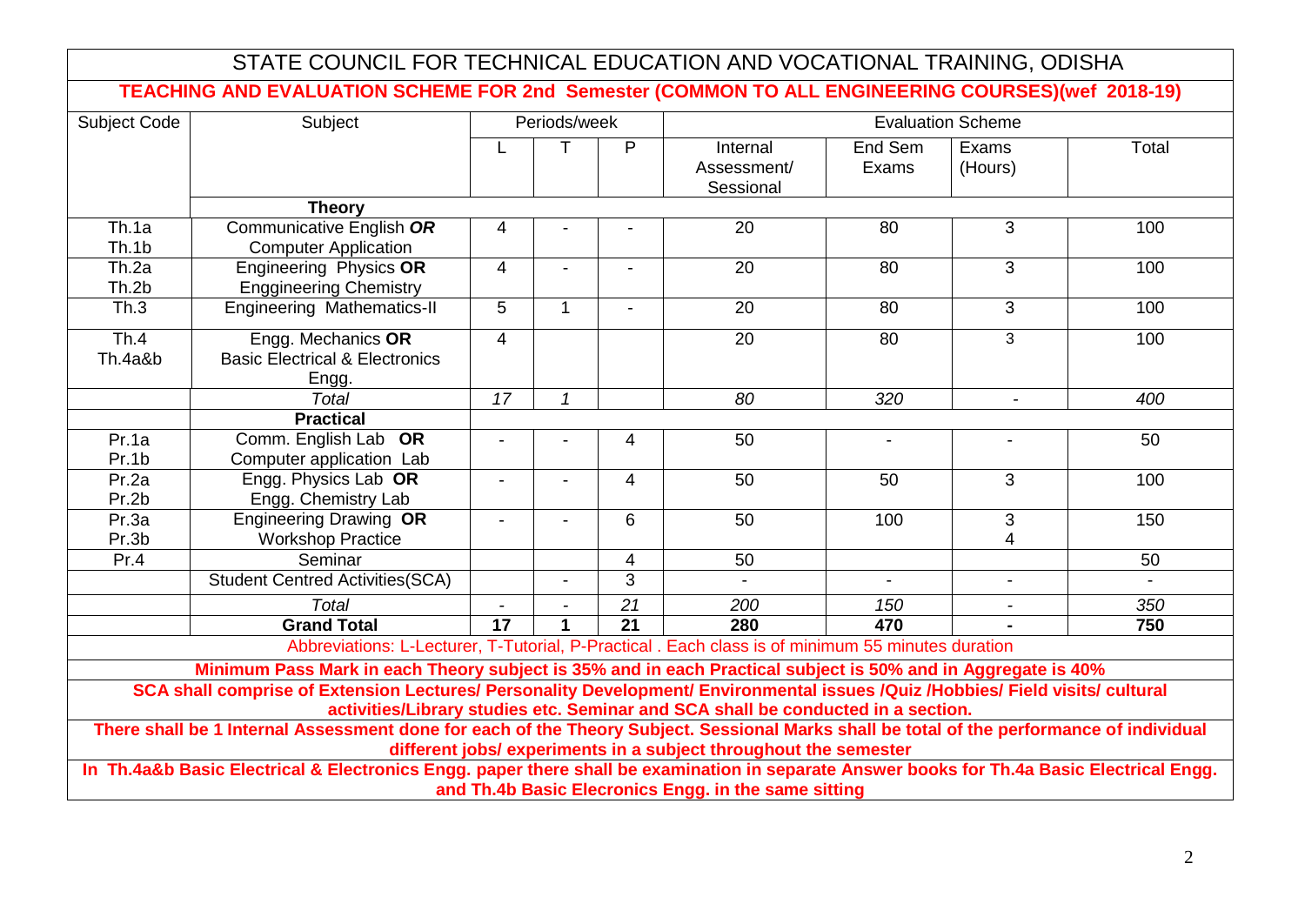# **Th.1a. COMMUNICATIVE ENGLISH**

**(1st & 2nd sem Common)**

Theory: 4 Periods per Week I.A : 20 Marks Total Periods: 60 Periods Term End Exam : 80 Marks Examination: 3 Hours TOTAL MARKS : 100 Marks

## **Topic- wise distribution of periods with marks**

| S.L. | <b>Topics</b>                 | <b>Periods</b> |
|------|-------------------------------|----------------|
| No.  |                               |                |
|      | Literature Appreciation       | 20             |
|      | Vocabulary                    | 05             |
| Ш    | <b>Application of Grammar</b> | 08             |
| IV   | Formal writing skills         | 15             |
|      | Elements of communication     | 12             |
|      | Introduction to communication |                |
|      | Professional communication    |                |
|      | Nonverbal communication       |                |
|      | Total                         | 60             |

#### **OBJECTIVE**

To comprehend the given passage

To answer correctly the questions on seen and unseen passages

To increase the vocabulary

To apply rules of grammar for flawless writing

To understand and use the basic concepts of communication in an organized set up and social context

To give a positive feedback in various situation, to use appropriate body language and to avoid barrier for effective communication

To improve writing skill

## **Unit-I LITERATURE APPRECIATION**

#### **1. Reading comprehension**

Sub-skills of reading comprehension are to be worked out and tested through an unseen passage in about 200-500 words.

A student should get acquainted with sub-skills of reading for the purpose of:

- Skimming the gist
- Scanning for necessary information
- Close reading for inference and evaluation
- Main idea and supporting points
- Guessing the meaning of un-familiar words
- Note- making
- Summarizing
- Supplying a suitable title

### **2. Text**

The following chapter from **"Invitation to English", Book-1** for +2 students of CHSE, Odisha.**2016 reprint** to be covered in class room:

**Standing Up For Yourself By Yevgeny Yevtushenko**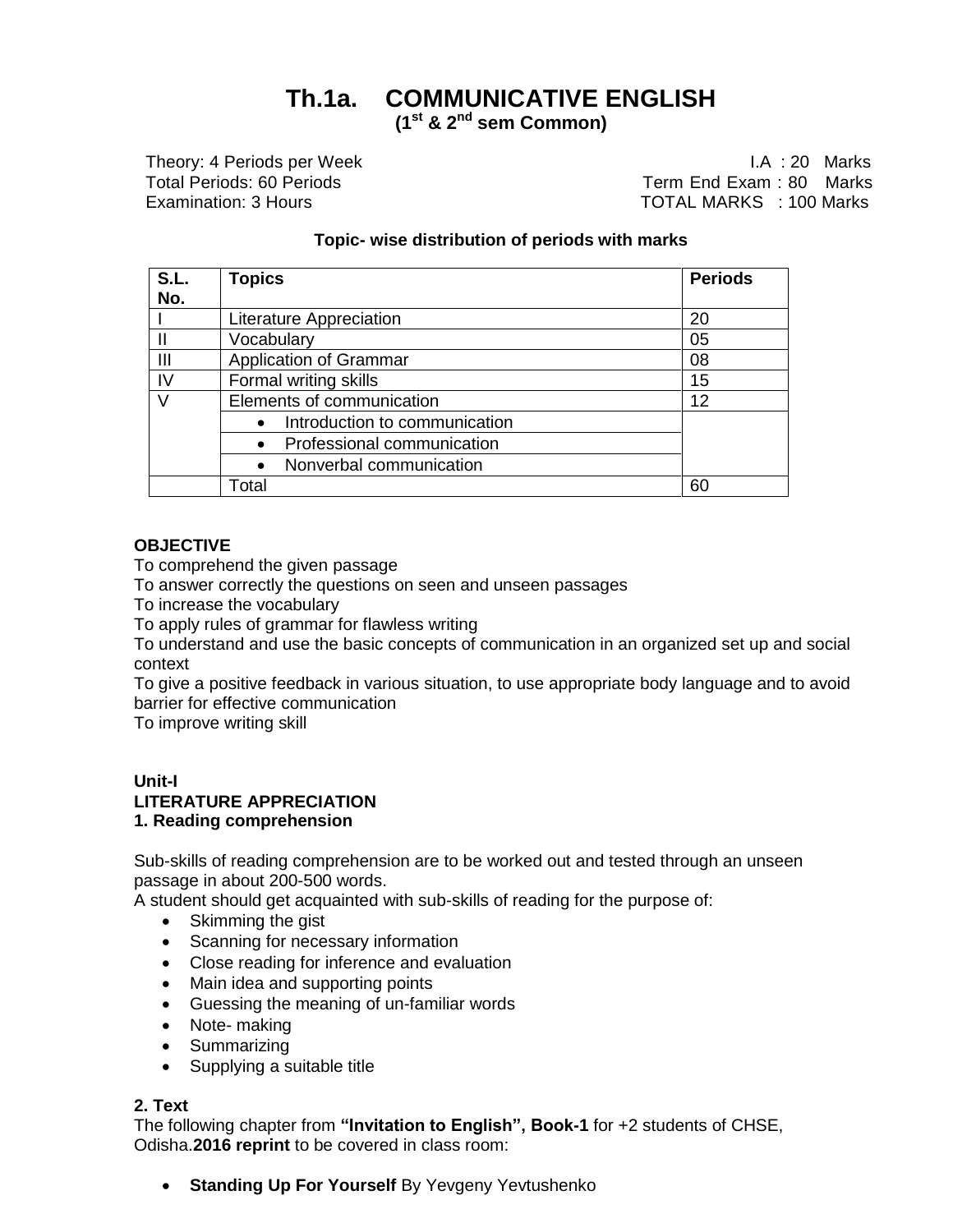- **The Magic Of Teamwork** By Sam Pitroda
- **Inchcape Rock** By Robert Southey
- **To My True Friend** By Elizabeth Pinard

The student is to answer comprehension questions from these chapters in the end examination. **UNIT- II**

## **VOCABULARY**

Use of synonyms, antonyms

- Same word used in different situations in different meaning
- Single word substitute

## **Unit-III**

## **APPLICATION OF ENGLISH GRAMMAR**

- Countable an Uncountable Noun
- Articles and Determiners
- Modal Verbs
- Tenses
- Voice-change
- Subject-verb Agreement

### **UNIT-IV FORMAL WRITING SKILLS**

1. Paragraph writing

- Meaning
- Features of Paragraph Writing ( Topic Statement, Supporting Points and Plot Compatibility)
- Developing Ideas into Paragraphs **(** Describing Place/ Person/ Object /Situation and any general topic of interest)
- 2. Notice
- 3. Agenda
- 4. Report writing (Format of a Report, Reporting an event / news)
- 5. Writing personal letter
- 6. Letter to the Principal, Librarian, Head of the Deptt, and Hostel Superintendent
- 7. Writing Business letters
	- Layout of a Business Letter
	- Letter of Enquiry, Placing an Order, Execution of an Order, Complaint, Cancellation of an order(Features, Format and example)
- 8. Job application and C.V.(Features, Format and example)

## **UNIT-V**

## **ELEMENTS OF COMMUNICATION**

## **A. Introduction to Communication**

- 1. Meaning, Definition and concept of communication
- 2. Good Communication and Bad Communication
- 3. Communication model
	- One-way Communication Model and Two-way Communication Model with examples
- 4. Process of communication and factors responsible for it
	- Sender, Message, Channel, Receiver / Audience, Feedback, Noise, Context

## **B. Professional Communication**

- 1. Meaning of professional communication
- 2. Types of professional communication
	- 2.1. Formal or Systematic Communication
	- Upward communication (How it takes place, symbol, merits and demerits)
	- Down-ward communication (How it takes place, symbol, merits and demerits)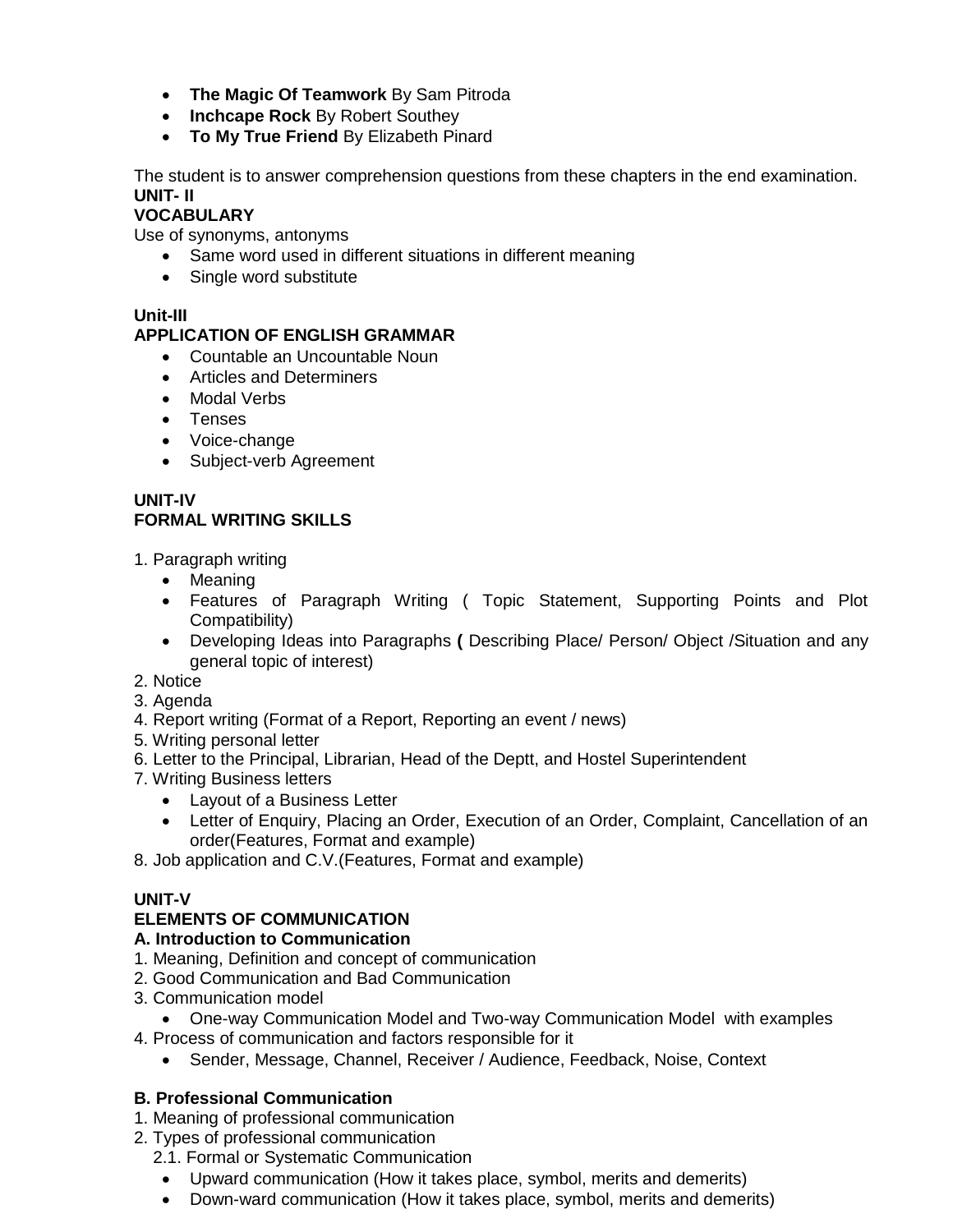- Parallel communication (How it takes place, symbol, merits and demerits)
- 2.2. Informal communication
- Grape vine communication (How it takes place, symbol, merits and demerits)

### **D. Non- Verbal Communication**

- 1. Meaning of nonverbal Communication
- 2. Different areas of Non-verbal Communication
	- Kinesics or Body Language (Postures and Gestures, Facial Expression and Eye Contact)
	- Proxemics or Spatial Language (Private Space, Personal Space, Social Space, Public Space)
	- Language of Signs and Symbols(Audio Sign and Visual Sign in everyday life with merits and demerits)

## **Syllabus Coverage up to I.A**

- 1. Reading Comprehension
- 2. Standing Up by Yourself
- 3. Use of Synonyms and Antonyms
- 4. Notice
- 5. Agenda

#### **Books Recommended:**

Invitation to English, Book-1, (for +2 students), CSHE (2016 reprint), Odisha Invitation to English, Book-2, (for +2 students), CSHE (2016 reprint), Odisha Invitation to English, Book-3, (for +2 students), CSHE (2016 reprint), Odisha Invitation to English, Book-4, (for +2 students), CSHE (2016 reprint), Odisha Wren and Martin High School English Grammar, Dr. NDV Prasad Rao, S. Chand Publication Communication Skills, Sanjay Kumar and Puspalata, Oxford University Press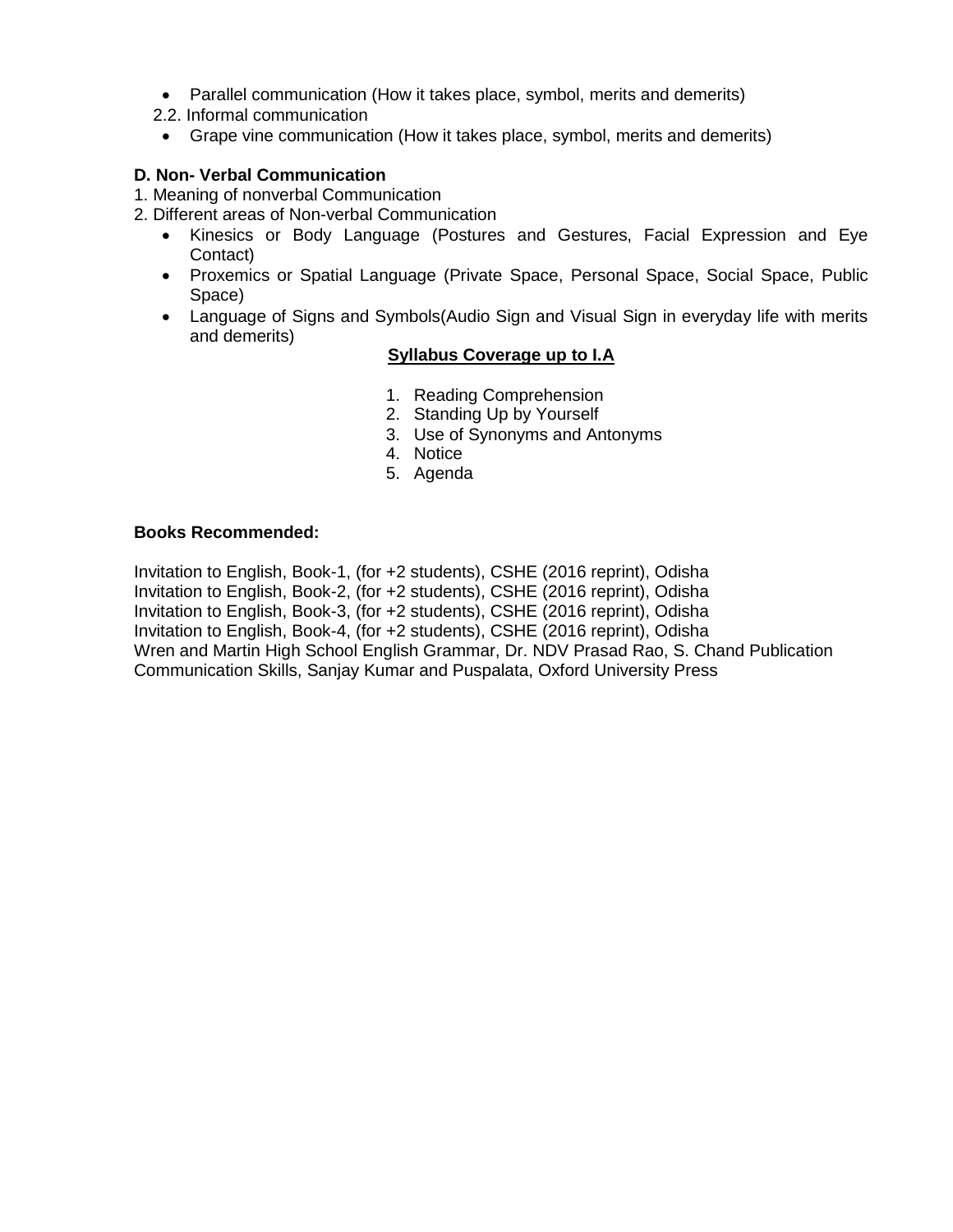## **Th.1b. COMPUTER APPLICATION (1st / 2 nd sem Common)**

Theory: 4 Periods per Week I.A : 20 Marks

Total Periods: 60 Periods **End Sem Exam : 80 Marks** Examination: 3 Hours TOTAL MARKS : 100 Marks

#### **Objective:**

The students will get to know about the fundamentals of computer. They will get acquainted with various components of computer hardware, software etc. Idea on Role of operating system and its usability will also be known. Knowledge on word processing, electronic spreadsheet, presentation software and Internet will also be acquired. The students will be given brief knowledge about Programming methodology and C programming.

| SI. No.       | <b>Topics</b>                        | Periods |
|---------------|--------------------------------------|---------|
|               | <b>Computer Organisation</b>         | 05      |
| $\mathcal{P}$ | <b>Computer Software</b>             | 07      |
| 3             | <b>Computer Network and Internet</b> | 08      |
| 4             | File Management and Data Processing  | 05      |
| 5             | Problem Solving Methodology          | 05      |
| 6             | Overview of C Programming language   | 15      |
|               | Advanced features of C               | 15      |
|               | <b>TOTAL</b>                         | 60      |

#### **Topic wise distribution of periods**

#### **1. COMPUTER ORGANISATION**

Introduction to Computer Evolution of Computers Generation of Computers Classification of Computers

Basic Organisation of Computer (Functional Block diagram) Input Devices, CPU & Output Devices.

Computer Memory and Classification of Memory

#### **2. COMPUTER SOFTWARE**

Software concept, System software, Application software Overview of Operating System Objectives and Functions of O.S , Types of Operating System: Batch Processing, Multiprogramming, Time Sharing OS Features of DOS, Windows and UNIX Programming Languages Compiler, interpreter Computer Virus Different Types of computer virus Detection and prevention of Virus Application of computers in different Domain

## **3. COMPUTER NETWORK AND INTERNET**

Networking concept, Protocol, Connecting Media, Date Transmission mode Network Topologies, Types of Network Networking Devices like Hub, Repeater, Switch, Bridge, Router, Gateway & NIC Internet Services like E-Mail, WWW, FTP, Chatting, Internet Conferencing, Electronic Newspaper & Online Shopping Different types of Internet connectivity and ISP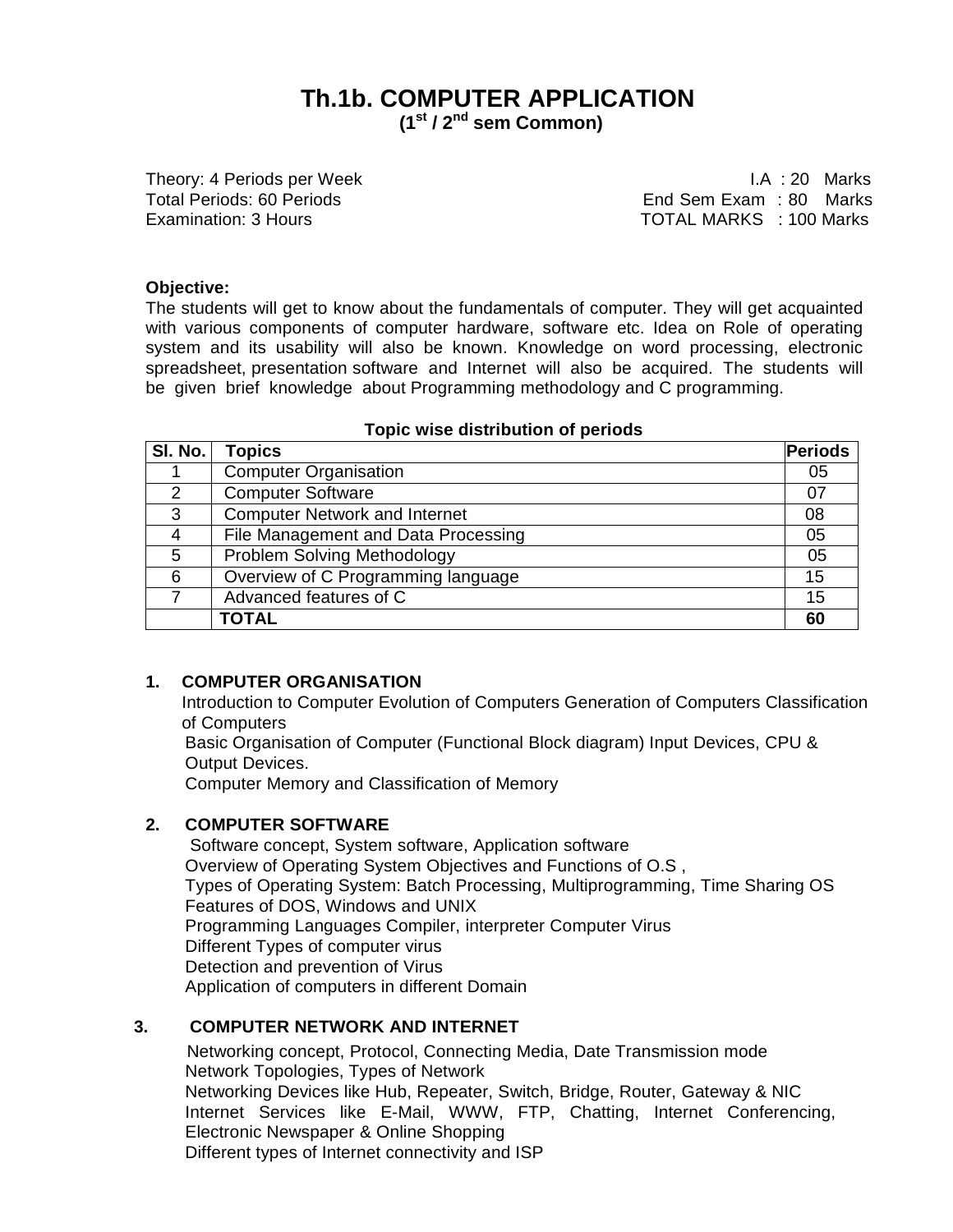## **4. FILE MANAGEMENT AND DATA PROCESSING**

Concept of File and Folder File Access and Storage methods. Sequential, Direct, ISAM Data Capture, Data storage Data Processing and Retrieval

## **5. PROBLEM SOLVING METHODOLOGY**

Algorithm, Pseudo code and Flowchart Generation of Programming Languages Structured Programming Language Examples of Problem solving through Flowchart

## **6. OVERVIEW OF C PROGRAMMING LANGUAGE**

Constants, Variables and Data types in C Managing Input and Output operations. Operators, Expressions, Type conversion & Typecasting Decision Control and Looping Statements (If, If-else, If-else-if, Switch, While, Dowhile, For, Break, Continue & Goto) Programming Assignments using the above features.

## **7. ADVANCED FEATURES OF C**

Functions and Passing Parameters to the Function (Call by Value and Call by Reference) Scope of Variables and Storage Classes Recursion Function and Types of Recursion One Dimensional Array and Multidimensional Array String Operations and Pointers Pointer Expression and Pointer Arithmetic Programming Assignments using the above features. Structure and Union (Only concepts, No Programming)

## **Syllabus coverage upto I.A**

Chapter- 1,2 3,4

## **Books Recommended**

1. Computer Fundamentals and Programming in C by Reema Thareja, Oxford Unversity Press

- 2. Programming in ANSI C by A.N Kamthane, Pearson Education
- 3. Computer Application by Kalyani Publisher
- 4. Let us C by Y. Kanetkar, BPB
- 5. Computer Fundamentals, by E. Balaguruswamy, TMH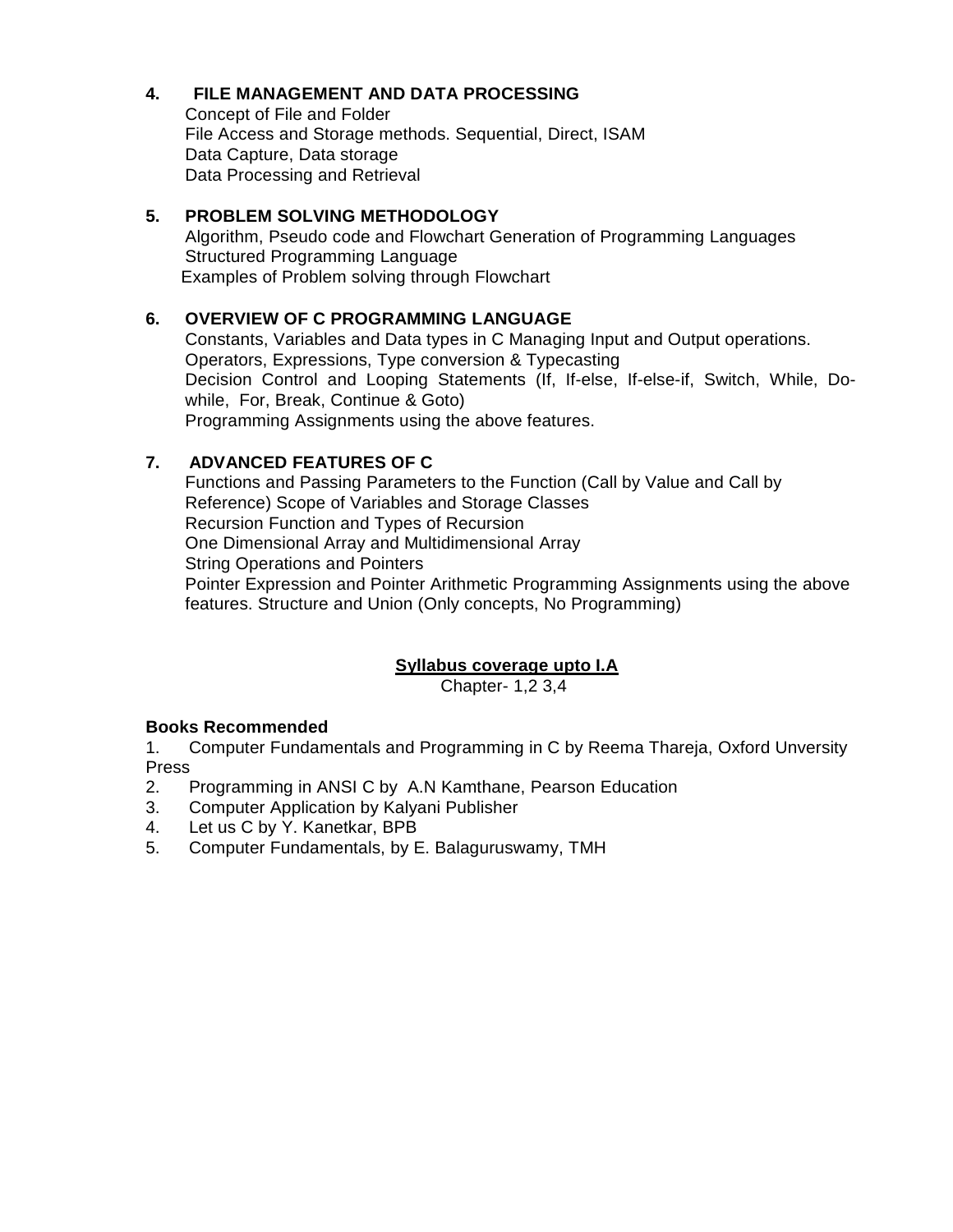## **Th.2a. Engineering Physics (1st / 2nd sem Common)**

Theory: 4 Periods per Week I.A: 20 Marks Total Periods: 60 Periods End Sem Exam : 80 Marks Examination: 3 Hours TOTAL MARKS : 100 Marks

|                | Unit<br><b>Topic</b>             |            |
|----------------|----------------------------------|------------|
|                |                                  | periods    |
| 1              | <b>UNITS &amp; DIMENSIONS</b>    | 03         |
| $\overline{2}$ | <b>SCALARS &amp; VECTORS</b>     | 03         |
| 3              | <b>KINEMATICS</b>                | 06         |
| 4              | <b>WORK &amp; FRICTION</b>       | 05         |
| 5              | <b>GRAVITATION</b>               | 05         |
| 6              | <b>OSCILLATIONS &amp; WAVES</b>  | 06         |
| $\overline{7}$ | <b>HEAT &amp; THERMODYNAMICS</b> | 07         |
| 8              | <b>OPTICS</b>                    | 04         |
| 9              | <b>ELECTROSTATICS &amp;</b>      | 07         |
|                | <b>MAGNETOSTATICS</b>            |            |
| 10             | <b>CURRENT ELECTRICITY</b>       | 06         |
| 11             | <b>ELECTROMAGNETISM &amp;</b>    | 05         |
|                | ELECTROMAGNETIC INDUCTION        |            |
| 12             | <b>MODERN PHYSICS</b>            | 03         |
|                | TOTAL:                           | 60 Periods |

## **UNIT 1 - UNITS AND DIMENSIONS**

- 1.1 Physical quantities (Definition).
- 1.2 Definition of fundamental and derived units, systems of units (FPS, CGS, MKS and SI units).
- 1.3 Definition of dimension and Dimensional formulae of physical quantities.
- 1.4 Dimensional equations and Principle of homogeneity.
- 1.5 Checking the dimensional correctness of Physical relations.

## **UNIT 2 - SCALARS AND VECTORS**

- 2.1 Scalar and Vector quantities (definition and concept), Representation of a Vector – examples, types of vectors.
- 2.2 Triangle and Parallelogram law of vector Addition (Statement only). Simple Numerical.
- 2.3 Resolution of Vectors Simple Numericals on Horizontal and Vertical components.
- 2.4 Vector multiplication (scalar product and vector product of vectors).

### **UNIT 3 - KINEMATICS**

- 3.1 Concept of Rest and Motion.
- 3.2 Displacement, Speed, Velocity, Acceleration & FORCE (Definition, formula, dimension & SI units).
- 3.3 Equations of Motion under Gravity (upward and downward motion) no derivation.
- 3.4 Circular motion: Angular displacement, Angular velocity and Angular acceleration (definition, formula & SI units).
- 3.5 Relation between –(i) Linear & Angular velocity, (ii) Linear & Angular acceleration).
- 3.6 Define Projectile, Examples of Projectile.
- 3.7 Expression for Equation of Trajectory, Time of Flight, Maximum Height and Horizontal Range for a projectile fired at an angle, Condition for maximum Horizontal Range.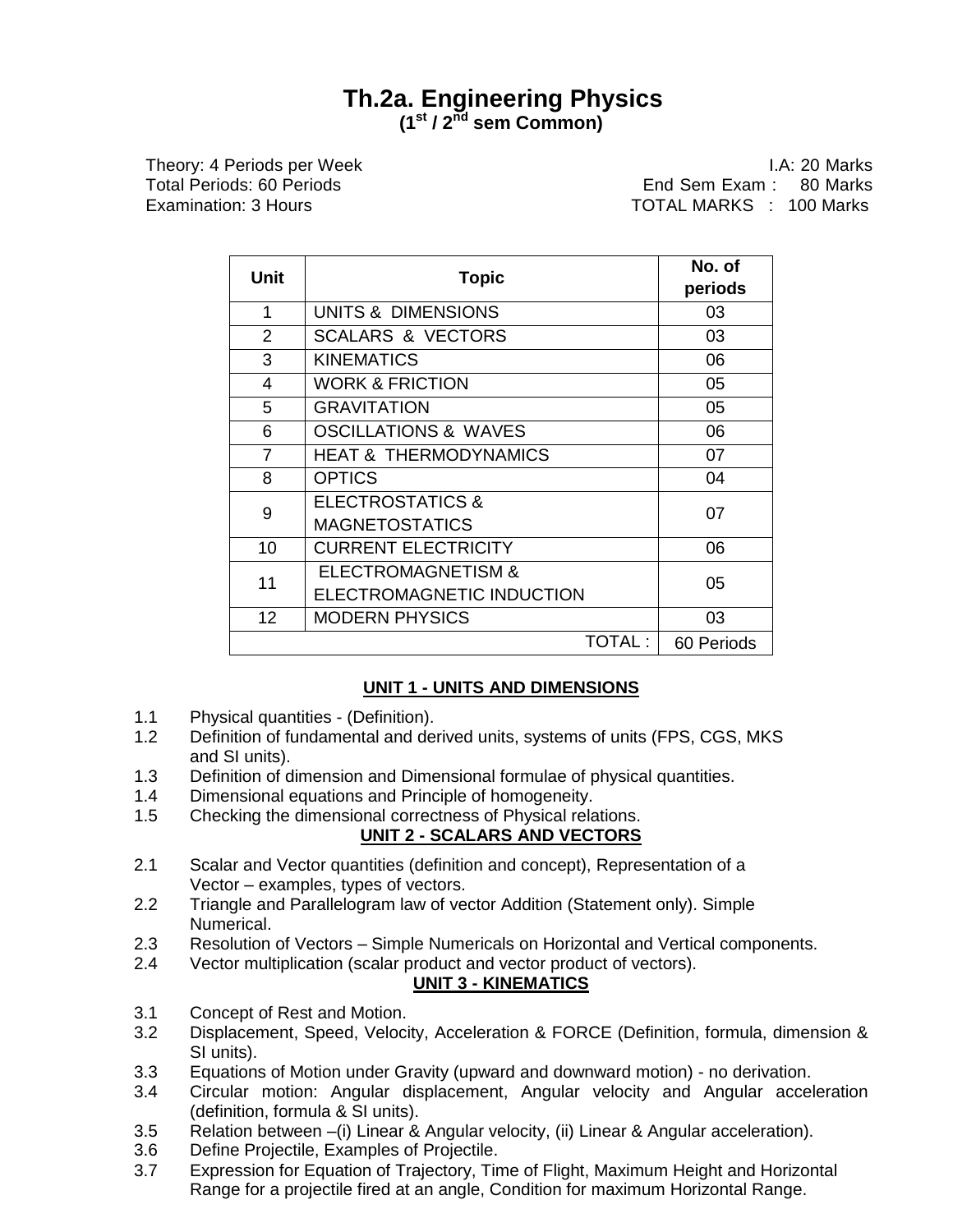## **UNIT 4 – WORK AND FRICTION**

- 4.1 Work Definition, Formula & SI units.
- 4.2 Friction Definition & Concept.
- 4.3 Types of friction (static, dynamic), Limiting Friction (Definition with Concept).
- 4.4 Laws of Limiting Friction (Only statement, No Experimental Verification).
- 4.5 Coefficient of Friction Definition & Formula, Simple Numericals.
- 4.6 Methods to reduce friction.

## **UNIT 5 - GRAVITATION**

- 5.1 Newton's Laws of Gravitation Statement and Explanation.
- 5.2 Universal Gravitational Constant (G)- Definition, Unit and Dimension.
- 5.3 Acceleration due to gravity (g)- Definition and Concept.
- 5.4 Definition of mass and weight.
- 5.5 Relation between g and G.
- 5.6 Variation of g with altitude and depth (No derivation Only Explanation).
- 5.7 Kepler's Laws of Planetary Motion (Statement only).

## **UNIT 6 - OSCILLATIONS AND WAVES**

- 6.1 Simple Harmonic Motion (SHM) Definition & Examples.
- 6.2 Expression (Formula/Equation) for displacement, velocity, acceleration of a body/ particle in SHM.
- 6.3. Wave motion Definition & Concept.
- 6.4 Transverse and Longitudinal wave motion Definition, Examples & Comparison.
- 6.5 Definition of different wave parameters (Amplitude, Wavelength, Frequency, Time Period.
- 6.6 Derivation of Relation between Velocity, Frequency and Wavelength of a wave
- 6.7 Ultrasonics Definition, Properties & Applications.

## **UNIT 7 - HEAT AND THERMODYNAMICS**

- 7.1 Heat and Temperature Definition & Difference
- 7.2 Units of Heat (FPS, CGS, MKS & SI).
- 7.3 Specific Heat (concept, definition, unit, dimension and simple numerical)
- 7.4 Change of state (concept), Latent Heat (concept, definition, unit, dimension and simple numerical)
- 7.5 Thermal Expansion Definition & Concept
- 7.6 Expansion of Solids (Concept)
- 7.7 Coefficient of linear, superficial and cubical expansions of Solids Definition & Units.
- 7.8 Relation between **α**, **β** & **ϒ**
- 7.9 Work and Heat Concept & Relation.
- 7.10 Joule's Mechanical Equivalent of Heat (Definition, Unit)
- 7.11 First Law of Thermodynamics (Statement and concept only)

## **UNIT 8 – OPTICS**

- 8.1 Reflection & Refraction Definition.
- 8.2 Laws of reflection and refraction (Statement only)
- 8.3 Refractive index Definition, Formula &Simple numerical.
- 8.4 Critical Angle and Total internal reflection Concept, Definition & Explanation
- 8.5 Refraction through Prism (Ray Diagram & Formula only NO derivation)..
- 8.6 Fiber Optics Definition, Properties & Applications.

## **UNIT 9 – ELECTROSTATICS & MAGNETOSTATICS**

- 9.1 Electrostatics Definition & Concept.
- 9.2 Statement & Explanation of Coulombs laws, Definition of Unit charge.
- 9.3 Absolute & Relative Permittivity (**ε**) Definition, Relation & Unit.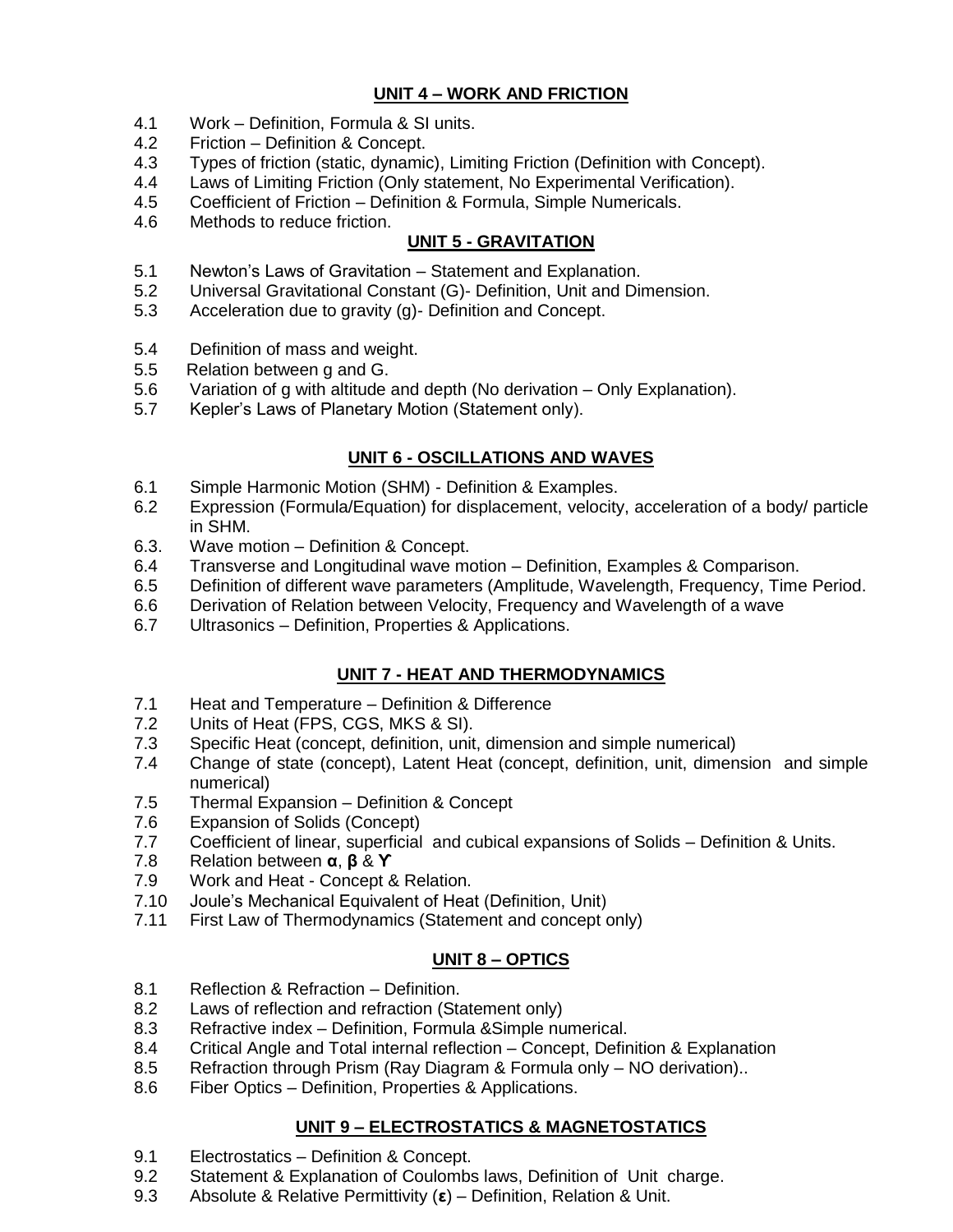- 9.4 Electric potential and Electric Potential difference (Definition, Formula & SI Units).
- 9.5 Electric field, Electric field intensity (E) Definition, Formula & Unit.
- 9.6 Capacitance Definition, Formula & Unit.
- 9.7 Series and Parallel combination of Capacitors (No derivation, Formula for effective/Combined/total capacitance & Simple numericals).
- 9.8 Magnet, Properties of a magnet.
- 9.9 Coulomb's Laws in Magnetism Statement & Explanation, Unit Pole (Definition).
- 9.10 Magnetic field, Magnetic Field intensity (H) (Definition, Formula & SI Unit).
- 9.11 Magnetic lines of force ( Definition and Properties)
- 9.12 Magnetic Flux (**Φ**) & Magnetic Flux Density (B) Definition, Formula & Unit.

## **UNIT 10 – CURRENT ELECTRICITY**

- 10.1 Electric Current Definition, Formula & SI Units.
- 10.2 Ohm's law and its applications.
- 10.3 Series and Parallel combination of resistors (No derivation, Formula for effective/ Combined/ total resistance & Simple numericals).
- 10.4 Kirchhoff's laws (Statement & Explanation with diagram).
- 10.5 Application of Kirchhoff's laws to Wheatstone bridge Balanced condition of Wheatstone's Bridge – Condition of Balance (Equation).

## **UNIT 11 – ELECTROMAGNETISM & ELECTROMAGNETIC INDUCTION**

- 11.1Electromagnetism Definition & Concept.
- 11.2 Force acting on a current carrying conductor placed in a uniform magnetic field, Fleming's Left Hand Rule
- 11.3 Faraday's Laws of Electromagnetic Induction (Statement only)
- 11.4 Lenz's Law (Statement)
- 11.5 Fleming's Right Hand Rule
- 11.6 Comparison between Fleming's Right Hand Rule and Fleming's Left Hand Rule.

### **UNIT 12 - MODERN PHYSICS**

- 12.1 LASER & laser beam (Concept and Definition)
- 12.2 Principle of LASER (Population Inversion & Optical Pumping)
- 12.3 Properties & Applications of LASER
- 12.4 Wireless Transmission Ground Waves, Sky Waves, Space Waves ( Concept & Definition)

## **RECOMMENDED BOOKS**

- 1. Text Book of Physics for Class XI (Part-I, Part-II) N.C.E.R.T
- 2. Text Book of Physics for Class XII (Part-I, Part-II) N.C.E.R.T
- 3. Text Book of Engineering Physics by Barik, Das, Sharma, Kalyani Publisher
- 4. Concepts in Physics by H. C. Verma, Vol. I & II, Bharti Bhawan Ltd. New Delhi

## **Syllabus coverage upto I.A**

Units 1,2,3,4,5,6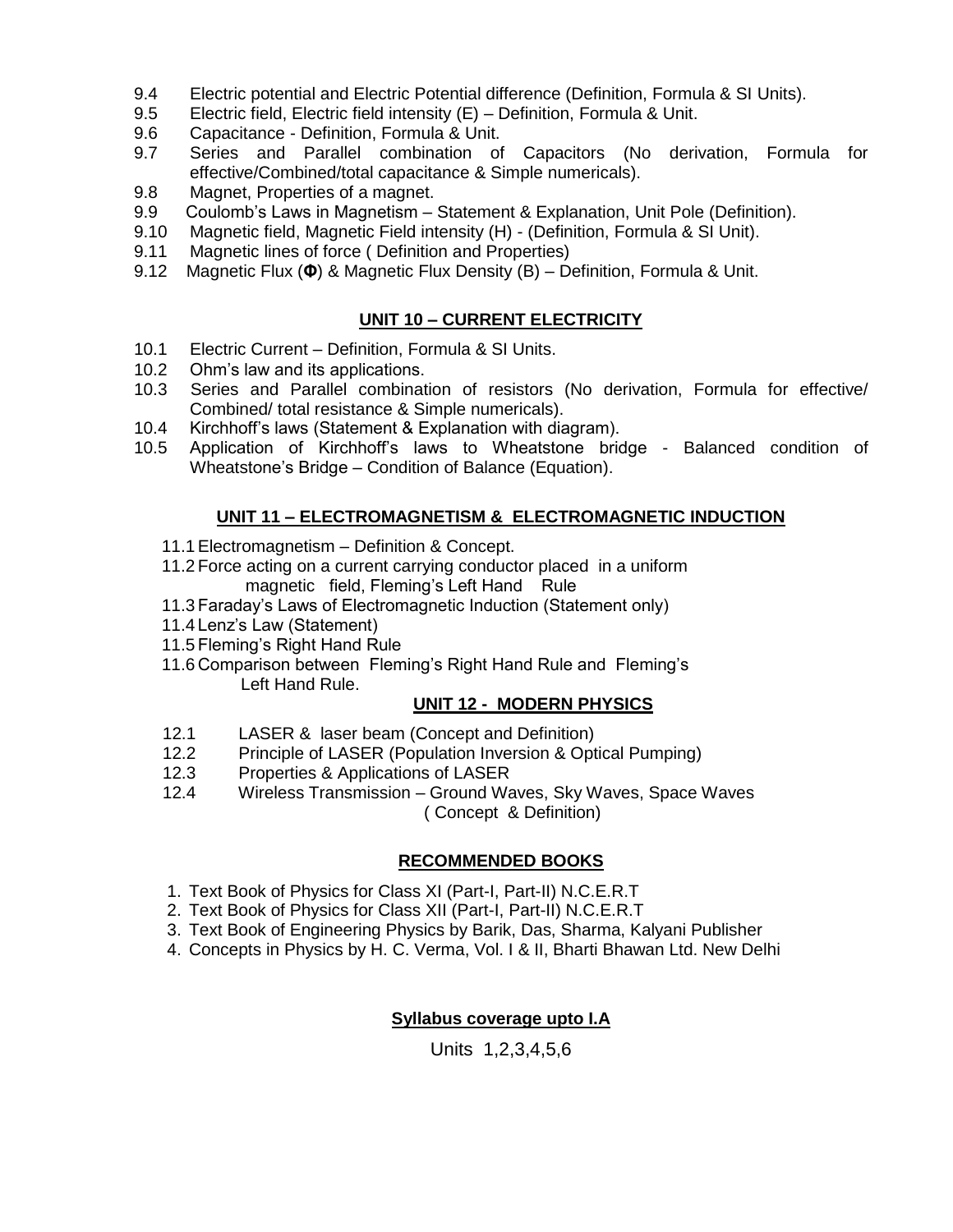## **Th.2b. Engineering Chemistry (1st / 2nd sem Common)**

Theory: 4 Periods per Week **I.A.** Solution of the U.A. 20 Marks

Total Periods: 60 Periods<br>
Examination: 3 Hours<br>
Examination: 3 Hours TOTAL MARKS : 100 Marks

#### **Objective:**

Engineering Chemistry is concerned with the changes of matters with its environment and an ever

growing subject. So, the aim of teaching Engineering Chemistry in Diploma Courses is to acquaint

the students with the basic Chemistry of different materials used in industry and to equip the students with the basic principles of chemical changes taking place in different aspects connected

to engineering fields. They also develop the right attitude to cope up with the continuous flow of new technology.

| SI. No | <b>Topics/ Units</b>        | <b>Periods</b> |
|--------|-----------------------------|----------------|
| A      | <b>Physical Chemistry</b>   | 22             |
| В      | <b>Inorganic Chemistry</b>  | 08             |
| С      | <b>Organic Chemistry</b>    | 10             |
| D      | <b>Industrial Chemistry</b> | 20             |
|        | <b>TOTAL</b>                | 60             |

#### **Topic wise distribution of periods**

### **A. PHYSICAL CHEMISTRY**

**Chapter 1: Atomic structure :** Fundamental particles ( electron, proton & neutron Definition, mass and charge ).Rutherford's Atomic model ( postulates and failure), Atomic mass and mass number, Definition, examples and properties of Isotopes, isobars and isotones. Bohr's Atomic model ( Postulates only), Bohr-Bury scheme, Aufbau's principle, Hund's rule, Electronic configuration (up to atomic no 30).

**Chapter 2 : Chemical Bonding : Definition, types (Electrovalent, Covalent and Coordinate** bond with examples (formation of NaCl, MgCl<sub>2</sub>, H<sub>2</sub>,Cl<sub>2</sub>, O<sub>2</sub>, N<sub>2</sub>, H<sub>2</sub>O, CH<sub>4</sub>, NH<sub>3</sub>, NH<sub>4</sub><sup>+</sup>, SO<sub>2</sub>). **Chapter 3 : Acid base theory :** Concept of Arrhenius, Lowry Bronsted and Lewis theory for acid and base with examples ( Postulates and limitations only). Neutralization of acid & base. Definition of Salt, Types of salts ( Normal, acidic, basic, double, complex and mixed salts, definitions with 2 examples from each).

**Chapter 4: Solutions :** Definitions of atomic weight, molecular weight, Equivalent weight. Determination of equivalent weight of Acid, Base and Salt.

Modes of expression of the concentrations ( Molarity , Normality & Molality) with Simple Problems. pH of solution ( definition with simple numericals )

Importance of pH in industry ( sugar, textile, paper industries only)

**Chapter 5 : Electrochemistry :** Definition and types ( Strong & weak) of Electrolytes with example. Electrolysis ( Principle & process) with example of NaCl (fused and aqueous solution).

Faraday's 1st and 2<sup>nd</sup> law of Electrolysis (Statement, mathematical expression and Simple numerical) Industrial application of Electrolysis- Electroplating ( Zinc only).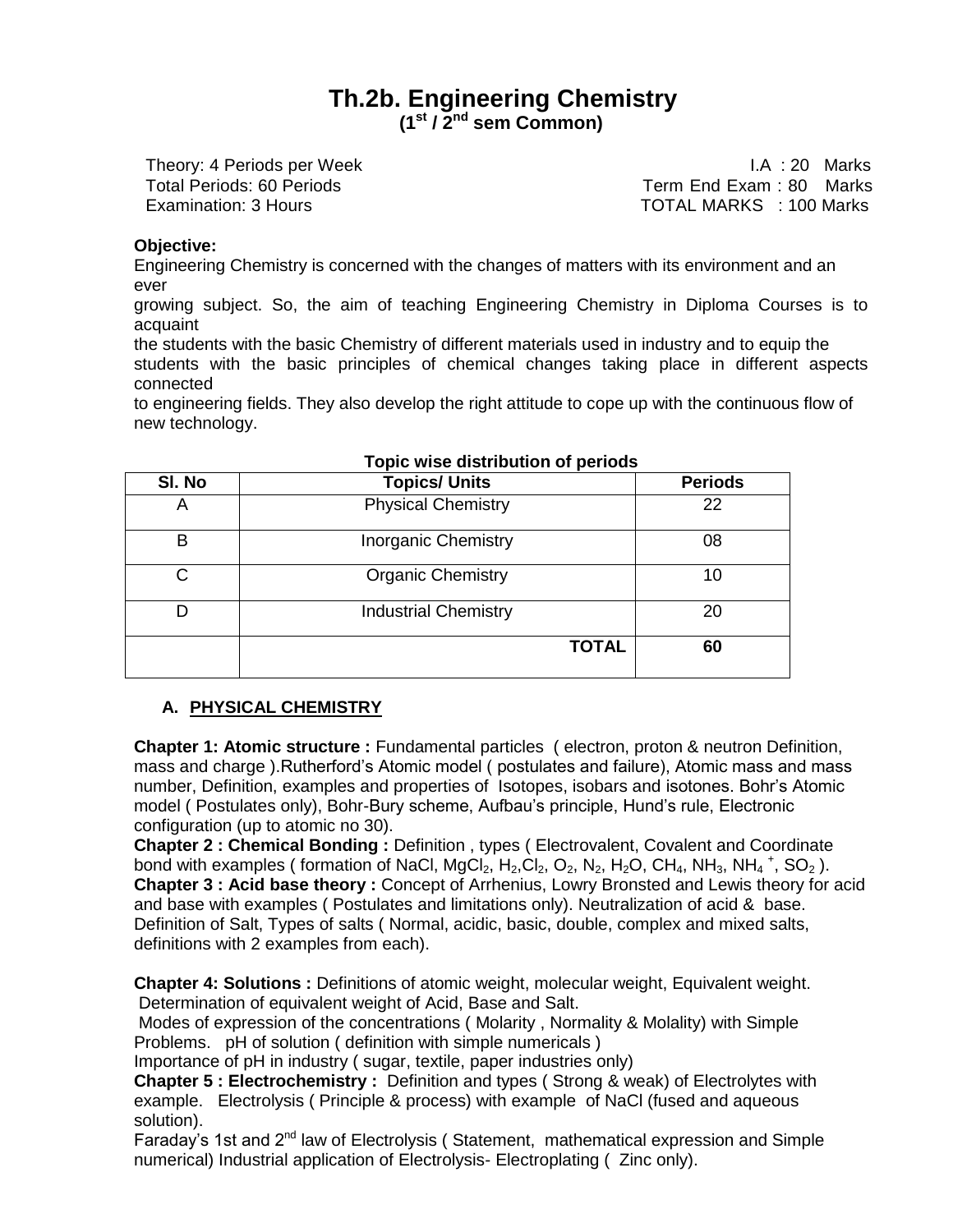**Chapter 6 : Corrosion:** Definition of Corrosion, Types of Corrosion- Atmospheric Corrosion, Waterline corrosion. Mechanism of rusting of Iron only. Protection from Corrosion by (i) Alloying and (ii) Galvanization.

## **B. INORGANIC CHEMISTRY**

**Chapter 7 : Metallurgy:** Definition of Mineral, ores , gangue with example. Distinction between Ores And Minerals. General methods of extraction of metals,

- i) Ore Dressing
- ii) Concentration ( Gravity separation, magnetic separation, Froth floatation & leaching)
- iii) Oxidation (Calcinations, Roasting )
- iv) Reduction (Smelting, Definition & examples of flux, slag)
- v) Refining of the metal ( Electro refining, & Distillation only)

**Chapter 8 : Alloys:** Definition of alloy. Types of alloys ( Ferro, Non Ferro & Amalgam) with example. Composition and uses of Brass, Bronze, Alnico, Duralumin

## **C. ORGANIC CHEMISTRY**

**Chapter 9 : Hydrocarbons :** Saturated and Unsaturated Hydrocarbons ( Definition with example)

Aliphatic and Aromatic Hydrocarbons ( Huckle's rule only). Difference between Aliphatic and aromatic hydrocarbons

IUPAC system of nomenclature of Alkane, Alkene, Alkyne, alkyl halide and alcohol ( up to 6 carbons ) with bond line notation.

Uses of some common aromatic compounds ( Benzene, Toluene, BHC, Phenol, Naphthalene, Anthracene and Benzoic acid) in daily life.

## **D. INDUSTRIAL CHEMISTRY**

**Chapter 10** : **Water Treatment** : Sources of water, Soft water, Hard water, hardness, types of Hardness (temporary or carbonate and permanent or non-carbonate), Removal of hardness by lime soda method ( hot lime & cold lime—Principle, process & advantages ) , Advantages of Hot lime over cold lime process.

Organic Ion exchange method ( principle, process, and regeneration of exhausted resins) **Chapter 11 : Lubricants**: Definition of lubricant, Types ( solid, liquid and semisolid with examples only ) and specific uses of lubricants ( Graphite, Oils, Grease), Purpose of lubrication **Chapter 12 : Fuel**: Definition and classification of fuel, Definition of calorific value of fuel, Choice of good fuel.

Liquid: Diesel, Petrol, and Kerosene --- Composition and uses.

Gaseous: Producer gas and Water gas (Composition and uses). Elementary idea about LPG, CNG and coal gas (Composition and uses only).

**Chapter 13 : Polymer**: Definition of Monomer, Polymer, Homo-polymer, Co-polymer and Degree of polymerization. Difference between Thermosetting and Thermoplastic, Composition and uses of Polythene, & Poly-Vinyl Chloride and Bakelite.

Definition of Elastomer ( Rubber). Natural Rubber (it's draw backs ). Vulcanisation of Rubber. Advantages of Vulcanised rubber over raw rubber.

**Chapter 14: Chemicals in Agriculture:** Pesticides: Insecticides, herbicides, fungicides-Examples and uses.

Bio Fertilizers: Definition, examples and uses.

## **Syllabus Coverage upto I.A**

Chapter 1,2,3,4,5,6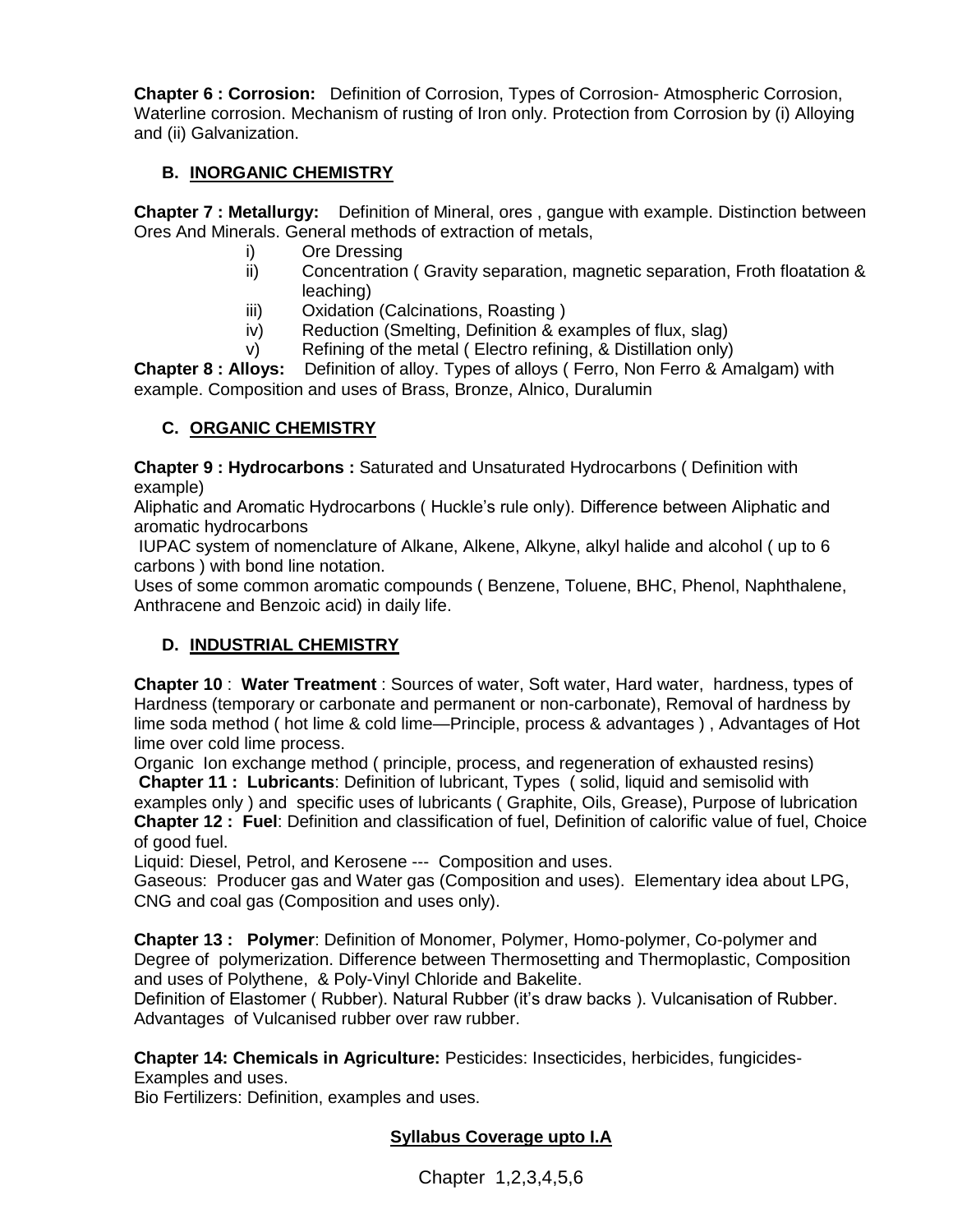# **Th. 4. ENGINEERING MECHANICS**

**( 2 nd sem Common)**

Theory: 4 Periods per Week I.A : 20 Marks End Sem Exam : 80 Marks Examination: 3 Hours TOTAL MARKS : 100 Marks

### **Objective:**

#### **On completion of the subject, the student will be able to do:**

- 1. Compute the force, moment & their application through solving of simple problems on coplanar forces.
- 2. Understand the concept of equilibrium of rigid bodies.
- 3. Know the existence of friction & its applications through solution of problems on above.
- 4. Locate the C.G. & find M.I. of different geometrical figures.
- 5. Know the application of simple lifting machines.
- 6. Understand the principles of dynamics.

#### **Topic wise distribution of periods**

| SI. No. | <b>Topics</b>                                | Periods |
|---------|----------------------------------------------|---------|
|         | <b>Fundamentals of Engineering Mechanics</b> | 14      |
| 2       | Equilibrium                                  | 08      |
| 3       | Friction                                     | 10      |
|         | Centroid & moment of Inertia                 | 14      |
| 5       | Simple Machines                              | 08      |
| ี       | <b>Dynamics</b>                              | 06      |
|         | <b>TOTAL</b>                                 | 60      |

#### **1. FUNDAMENTALS OF ENGINEERING MECHANICS**

1.1 Fundamentals.

Definitions of Mechanics, Statics, Dynamics, Rigid Bodies,

1.2 Force

Force System.

Definition, Classification of force system according to plane & line of action.

Characteristics of Force & effect of Force. Principles of Transmissibility & Principles of Superposition. Action & Reaction Forces & concept of Free Body Diagram.

1.3 Resolution of a Force.

Definition, Method of Resolution, Types of Component forces, Perpendicular components & non-perpendicular components.

1.4 Composition of Forces.

Definition, Resultant Force, Method of composition of forces, such as

1.4.1 Analytical Method such as Law of Parallelogram of forces & method of resolution.

1.4.2. Graphical Method.

Introduction, Space diagram, Vector diagram, Polygon law of forces.

1.4.3 Resultant of concurrent, non-concurrent & parallel force system by Analytical & Graphical Method.

1.5 Moment of Force.

Definition, Geometrical meaning of moment of a force, measurement of moment of a force & its S.I units. Classification of moments according to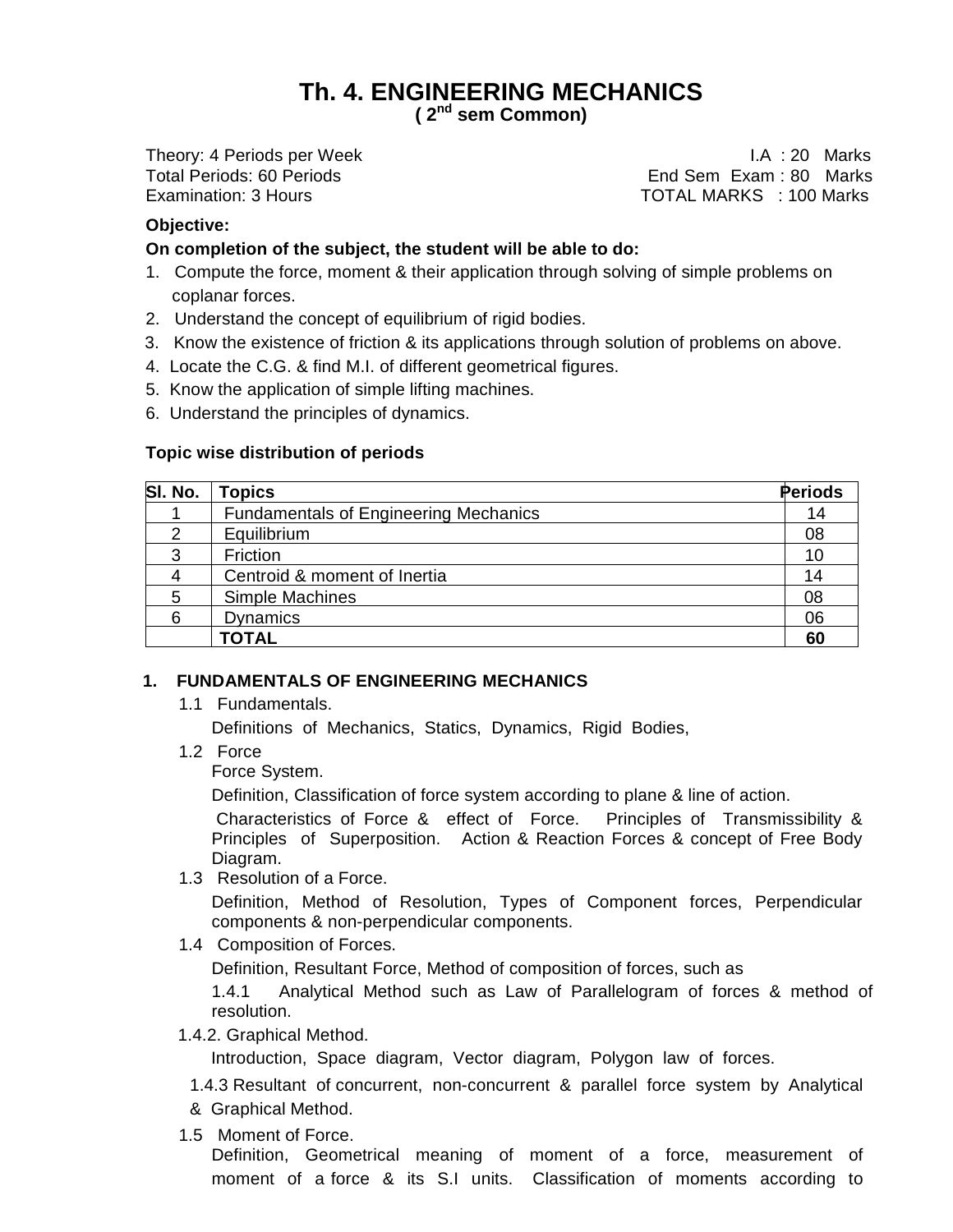direction of rotation, sign convention, Law of moments, Varignon's Theorem, Couple – Definition, S.I. units, measurement of couple, properties of couple.

## **2. EQUILIBRIUM**

2.1 Definition, condition of equilibrium, Analytical & Graphical conditions of equilibrium for concurrent, non-concurrent & Free Body Diagram.

2.2 Lamia's Theorem – Statement, Application for solving various engineering problems.

## **3. FRICTION**

3.1 Definition of friction, Frictional forces, Limiting frictional force, Coefficient of Friction.

Angle of Friction & Repose, Laws of Friction, Advantages & Disadvantages of Friction.

- 3.2 Equilibrium of bodies on level plane Force applied on horizontal & inclined plane (up &down).
- 3.3 Ladder, Wedge Friction.

## **4. CENTROID & MOMENT OF INERTIA**

- 4.1 Centroid Definition, Moment of an area about an axis, centroid of geometrical figures such as squares, rectangles, triangles, circles, semicircles & quarter circles, centroid of composite figures.
- 4.2 Moment of Inertia Definition, Parallel axis & Perpendicular axis Theorems. M.I. of plane lamina & different engineering sections.

## **5. SIMPLE MACHINES**

- 5.1 Definition of simple machine, velocity ratio of simple and compound gear train, explain simple & compound lifting machine, define M.A, V.R. & Efficiency & State the relation between them, State Law of Machine, Reversibility of Machine, Self Locking Machine.
- 5.2 Study of simple machines simple axle & wheel, single purchase crab winch & double purchase crab winch, Worm & Worm Wheel, Screw Jack.
- 5.3 Types of hoisting machine like derricks etc, Their use and working principle. No problems.

## **6. DYNAMICS**

- 6.1 Kinematics & Kinetics, Principles of Dynamics, Newton's Laws of Motion, Motion of Particle acted upon by a constant force, Equations of motion, De-Alembert's Principle.
- 6.2 Work, Power, Energy & its Engineering Applications, Kinetic & Potential energy & its application.
- 6.3 Momentum & impulse, conservation of energy & linear momentum, collision of elastic bodies, and Coefficient of Restitution.

## **Syllabus coverage upto I.A**

Chapter 1, 2 and 3.1

## **Books Recommended**

- 1. Engineering Mechanics by A.R. Basu (TMH Publication Delhi)
- 2. Engineering Machines Basudev Bhattacharya (Oxford University Press).
- 3. Text Book of Engineering Mechanics R.S Khurmi (S. Chand).
- 4. Applied Mechanics & Strength of Material By I.B. Prasad.
- 5. Engineering Mechanics By Timosheenko, Young & Rao.
- 6. Engineering Mechanics Beer & Johnson (TMH Publication).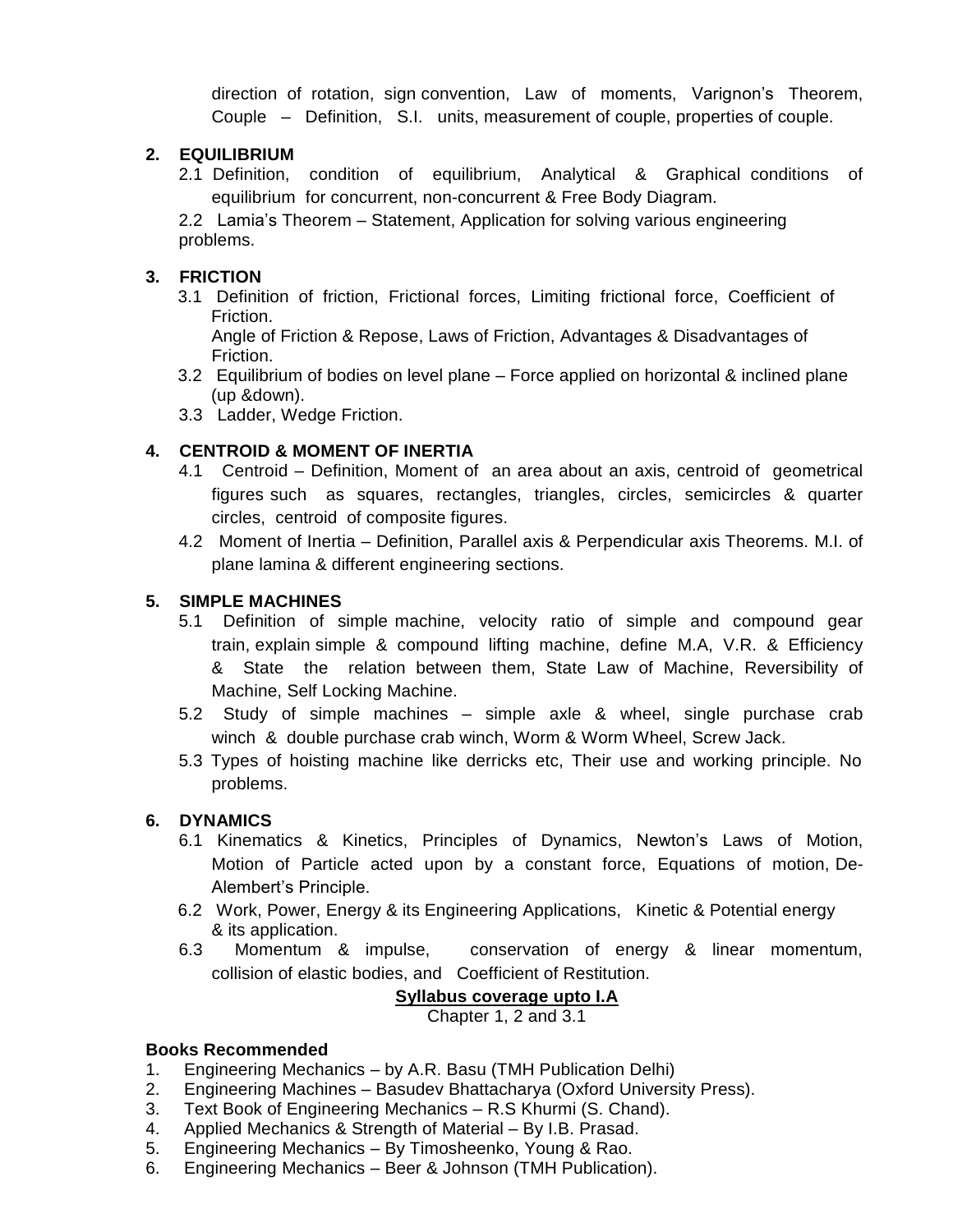# **Th.4(a). BASIC ELECTRICAL ENGINEERING**

**(1st sem Common)**

Theory: 2 Periods per Week **I.A.** : 10 Marks

Total Periods: 30 Periods End Sem Exam : 40 Marks Examination: 1.5 Hours **TOTAL MARKS** : 50 Marks

#### **Topic wise Distribution of Periods and Marks**

|   | SI.No.   Topics                        | <b>Periods</b> |
|---|----------------------------------------|----------------|
|   | <b>Fundamentals</b>                    | 05             |
| 2 | A C Theory                             | 08             |
| 3 | <b>Generation of Elect. Power</b>      | 03             |
|   | <b>Conversion of Electrical Energy</b> |                |
| 5 | <b>Wiring and Power Billing</b>        | 04             |
| 6 | <b>Measuring Instrument</b>            | 03             |
|   | <b>Cotal</b>                           | 30             |

**Objective** 

1. To be familiar with A.C Fundamental and circuits<br>2. To be familiar with basic principle and application

2. To be familiar with basic principle and application of energy conversion devices

3. To be familiar with generation of Electrical power

4. To be familiar with wiring and protective device

5. To be familiar with calculation and commercial Billing of electrical power & energy

6. To have basic knowledge of various electrical measuring instruments & conservation of electrical energy

#### **1. FUNDAMENTALS**

- 1.1 Concept of current flow.
- 1.2 Concept of source and load.
- 1.3 State Ohm's law and concept of resistance.
- 1.4 Relation of V, I & R in series circuit.
- 1.5 Relation of V, I & R in parallel circuit.
- 1.6 Division of current in parallel circuit.
- 1.7 Effect of power in series & parallel circuit.
- 1.8 Kirchhoff's Law.
- 1.9 Simple problems on Kirchhoff's law.

### **2. A.C. THEORY**

- 2.1 Generation of alternating emf.
- 2.2 Difference between D.C. & A.C.
- 2.3 Define Amplitude, instantaneous value, cycle, Time period, frequency, phase angle, phase difference.
- 2.4 State & Explain RMS value, Average value, Amplitude factor & Form factor with Simple problems.
- 2.5 Represent AC values in phasor diagrams.
- 2.6 AC through pure resistance, inductance & capacitance
- 2.7 AC though RL, RC, RLC series circuits.
- 2.8 Simple problems on RL, RC & RLC series circuits.
- 2.9 Concept of Power and Power factor
- 2.10 Impedance triangle and power triangle.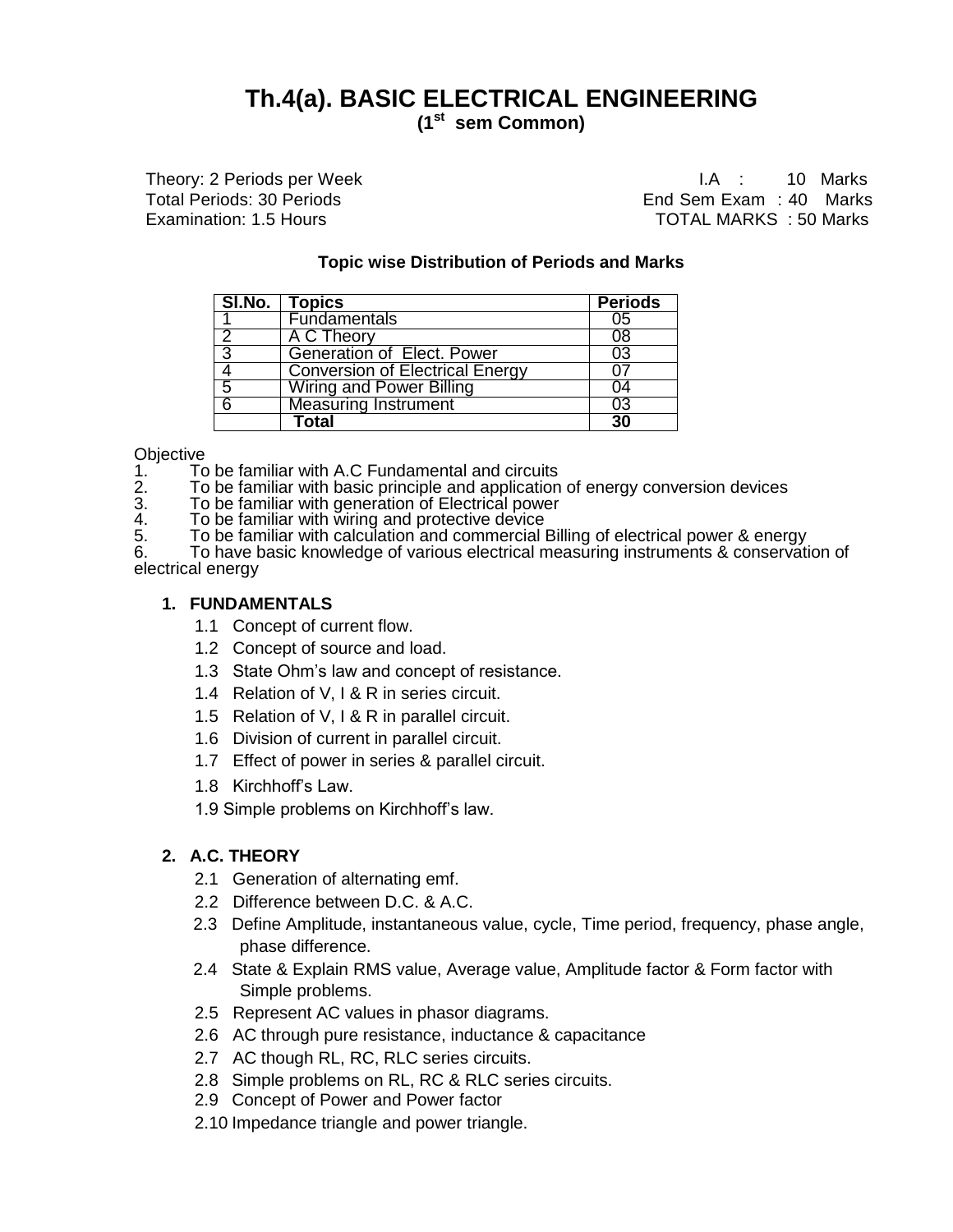## **3. GENERATION OF ELECTRICAL POWER**

3.1 Give elementary idea on generation of electricity from thermal , hydro & nuclear power station with block diagram

## **4. CONVERSION OF ELECTRICAL ENERGY**

- (No operation, Derivation, numerical problems)
- 4.1 Introduction of DC machines.
- 4.2 Main parts of DC machines.
- 4.3 Classification of DC generator
- 4.4 Classification of DC motor.
- 4.5 Uses of different types of DC generators & motors.
- 4.6 Types and uses of single phase induction motors.
- 4.7 Concept of Lumen

4.8 Different types of Lamps (Filament, Fluorescent, LED bulb) its Construction and Principle.

4.9 Star rating of home appliances (Terminology, Energy efficiency, Star rating Concept)

## **5. WIRING AND POWER BILLING**

- 5.1 Types of wiring for domestic installations.
- 5.2 Layout of household electrical wiring (single line diagram showing all the important component in the system).
- 5.3 List out the basic protective devices used in house hold wiring.
- 5.4 Calculate energy consumed in a small electrical installation

## **6. MEASURING INSTRUMENTS**

- 6.1 Introduction to measuring instruments.
- 6.2 Torques in instruments.
- 6.3 Different uses of PMMC type of instruments (Ammeter & Voltmeter).
- 6.4 Different uses of MI type of instruments (Ammeter & Voltmeter).
- 6.5 Draw the connection diagram of A.C/ D.C Ammeter, voltmeter, energy meter and wattmeter. (Single phase only).

## **Syllabus Coverage upto I.A**

Chapter 1,2,3

## **BOOKS RECOMENDED:**

- 1. ABC of Electrical Enginnering by Jain & Jain (Dhanpat Rai Publication)
- 2. Fundamentals of Electrical Engg and Electronics by B.L Thereja
- 3. Concept of Basic Electrical Enginnering ,P.K Das and A.K. Mallick by B.M Publications
- 4. Fundamentals of Electrical Engg by Asfaq Hussain
- 5. Fundamentals of Electrical Engg by JB Gupta
- 6. Basic Electrical Engg. By Chakraborti (Mcgraw Hill)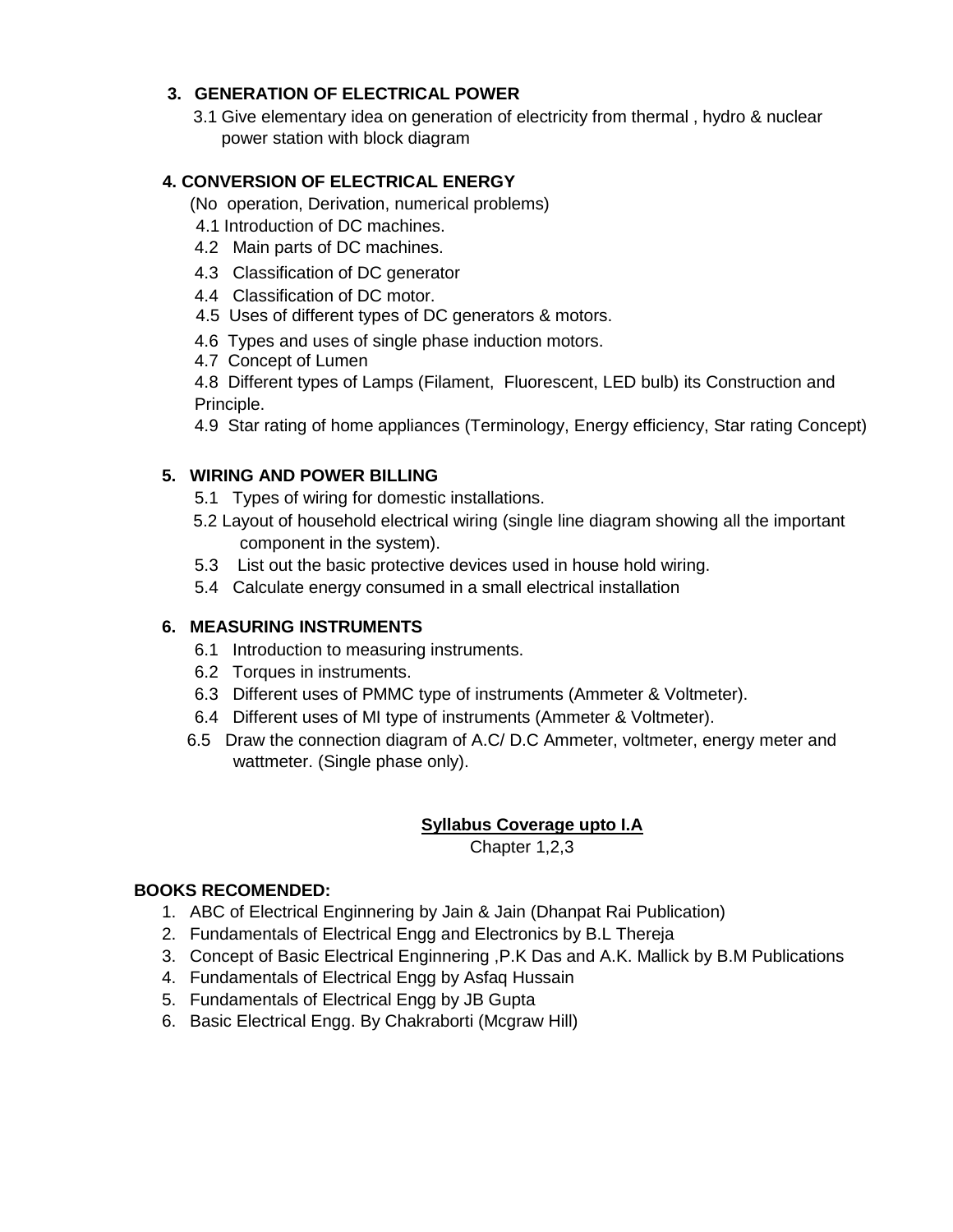# **Th.4(b). BASIC ELECTRONIC ENGINEERING**

**(1st sem Common)**

Theory: 2 Periods per Week I.A : 10 Marks

Total Periods: 30 Periods End Sem Exam : 40 Marks Examination: 1.5 Hours TOTAL MARKS : 50 Marks

#### **Topic wise Distribution of Periods and Marks**

| <b>SI.No.</b> | Topics                                         | <b>Periods</b> |
|---------------|------------------------------------------------|----------------|
|               | <b>Electronic Devices</b>                      |                |
|               | <b>Electronic circuits</b>                     |                |
| ີ             | <b>Communication System</b>                    |                |
|               | <b>Transducers &amp; Measuring instruments</b> |                |
|               | Total                                          | วก             |

**Objective** 

- 1. To be familiar with Electronic devices
- 2. To be familiar with Electronic circuits
- 3. To be familiar with communication system
- 4. To be familiar with Electronic measuring instruments

#### **1. ELECTRONIC DEVICES**

- 1.1 Basic Concept of Electronics and its application.
- 1.2 Basic Concept of Electron Emission & its types.
- 1.3 Classification of material according to electrical conductivity (Conductor, Semiconductor & Insulator) with respect to energy band diagram only.
- 1.4 Difference between Intrinsic & Extrinsic Semiconductor.
- 1.5 Difference between vacuum tube & semiconductor.

1.6 Principle of working and use of PN junction diode, Zener diode and Light Emitting Diode (LED)

1.7 Integrated circuits (I.C) & its advantages.

### **2. ELECTRONIC CIRCUITS**

- 2.1 Rectifier & its uses.
- 2.2 Principles of working of different types of Rectifiers with their merits and demerits
- 2.3 Functions of filters and classification of simple Filter circuit (Capacitor, choke input and π)
- 2.4 Working of D.C power supply system (unregulated) with help of block diagrams only
- 2.5 Transistor, Different types of Transistor Configuration and state output and input current gain relationship in CE,CB and CC configuration( No mathematical derivation)

2.6 Need of biasing and explain different types of biasing with circuit diagram.( only CE configuration)

2.7 Amplifiers(concept) , working principles of single phase CE amplifier

2.8 Electronic Oscillator and its classification

2.9 Working of Basic Oscillator with different elements through simple Block Diagram

#### . **3. COMMUNICATION SYSTEM**

- 3.1 Basic communication system (concept & explanation with help of Block diagram)
- 3.2 Concept of Modulation and Demodulation, Difference between them

3.3 Different types of Modulation (AM, FM & PM) based on signal, carrier wave and modulated wave (only concept, No mathematical Derivation)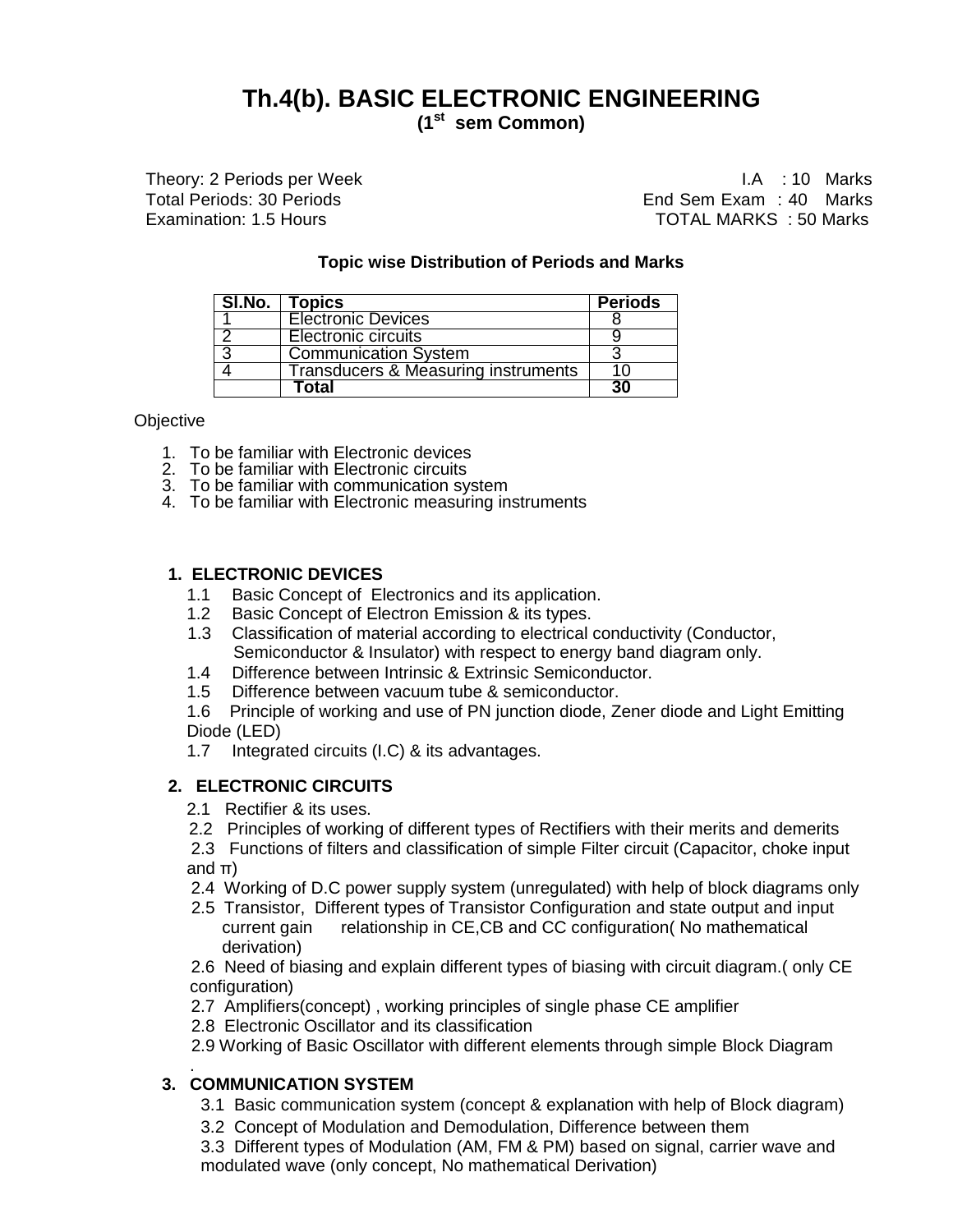## **4. TRANSDUCERS AND MEASURING INSTRUMENTS**

- 4.1 Concept of Transducer and sensor with their differences.
- 4.2 Different type of Transducers & concept of active and passive transducer.

4.3 Working principle of photo emissive, photoconductive, photovoltaic transducer and its application

4.4 Multimeter and its applications

- 4.5 Analog and Digital Multimeter and their differences
- 4.6 Working principle of Multimeter with Basic Block diagram
- 4.7 CRO, working principle of CRO with simple Block diagram

## **Syllabus Coverage upto I.A**

Chapter 1,2(upto 2.6)

BOOKS RECOMENDED:

- 1. Principles of Electronics by V.K Mehta and Rohit Mehta,S Chand Publication
- 2. Principles of Electronics by S.K. SAHADEV (Dhanpatrai Publication)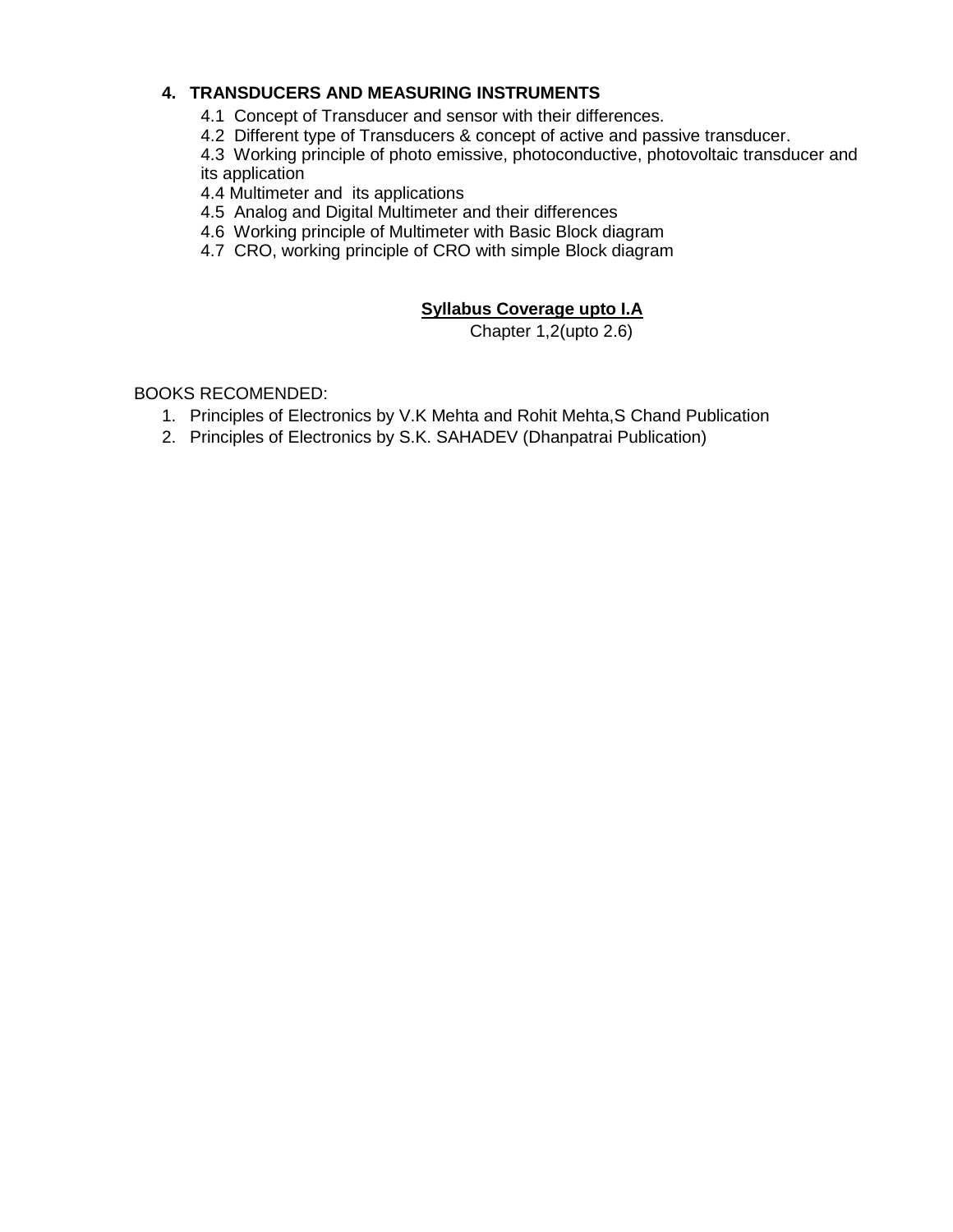## **Th.3. ENGINEERING MATHEMATICS – II ( 2 nd Sem Common)**

Theory: 5 Periods per Week **I.A.** Solution 1.A. : 20 Marks Total Periods: 75 Periods **End Sem Exam : 80 Marks** Examination: 3 Hours **TOTAL MARKS** : 100 Marks

#### **Objective:**

Principles and application in Engineering are firmly ground on abstract mathematical structures. Students passing from secondary level need familiarization with such structure with a view to develop their knowledge, skill and perceptions about the applied science. Calculus is the most important mathematical tool in forming engineering application into mathematical models. Wide application of calculus makes it imperative to develop methods of solving differential equations. The knowledge of limit, derivative and derivative needs to be exhaustively practiced. To help a systematic growth of skill in solving equation by calculus method will be the endeavor of this course content. Understanding the concept of co-ordinate system in 3D in case of lines, planes and sphere and it's use to solve Engineering problems. After completion of the course the student will be equipped with basic knowledge to form equations and solve them competently.

| SI. No. | <b>Topics</b>                | <b>Periods</b> | <b>Marks</b> |
|---------|------------------------------|----------------|--------------|
|         | Vector Algebra               | 15             | 12           |
| ົ       | <b>Limits and Continuity</b> | 12             | 12           |
| 3       | Derivatives                  | 21             | 20           |
|         | Integration                  | 15             | 24           |
| 5       | <b>Differential Equation</b> | 12             | 12           |
|         | TOTAL                        | 75             | 80           |

#### **Topic wise distribution of periods**

### **1) VECTOR ALGEBRA**

- a) Introduction
- b) Types of vectors (null vector, parallel vector , collinear vectors) (in component form )
- c) Representation of vector
- d) Magnitude and direction of vectors
- e) Addition and subtraction of vectors
- f) Position vector
- g) Scalar product of two vectors
- h) Geometrical meaning of dot product
- i) Angle between two vectors
- j) Scalar and vector projection of two vectors
- k) Vector product and geometrical meaning
	- (Area of triangle and parallelogram)

### **2) LIMITS AND CONTINUITY**

- a) Definition of function, based on set theory
- b) Types of functions
- i) Constant function
- ii) Identity function
- iii) Absolute value function
- iv)The Greatest integer function
- v) Trigonometric function
- vi) Exponential function
- vii) Logarithmic function
- c) Introduction of limit
- d) Existence of limit
- e) Methods of evaluation of limit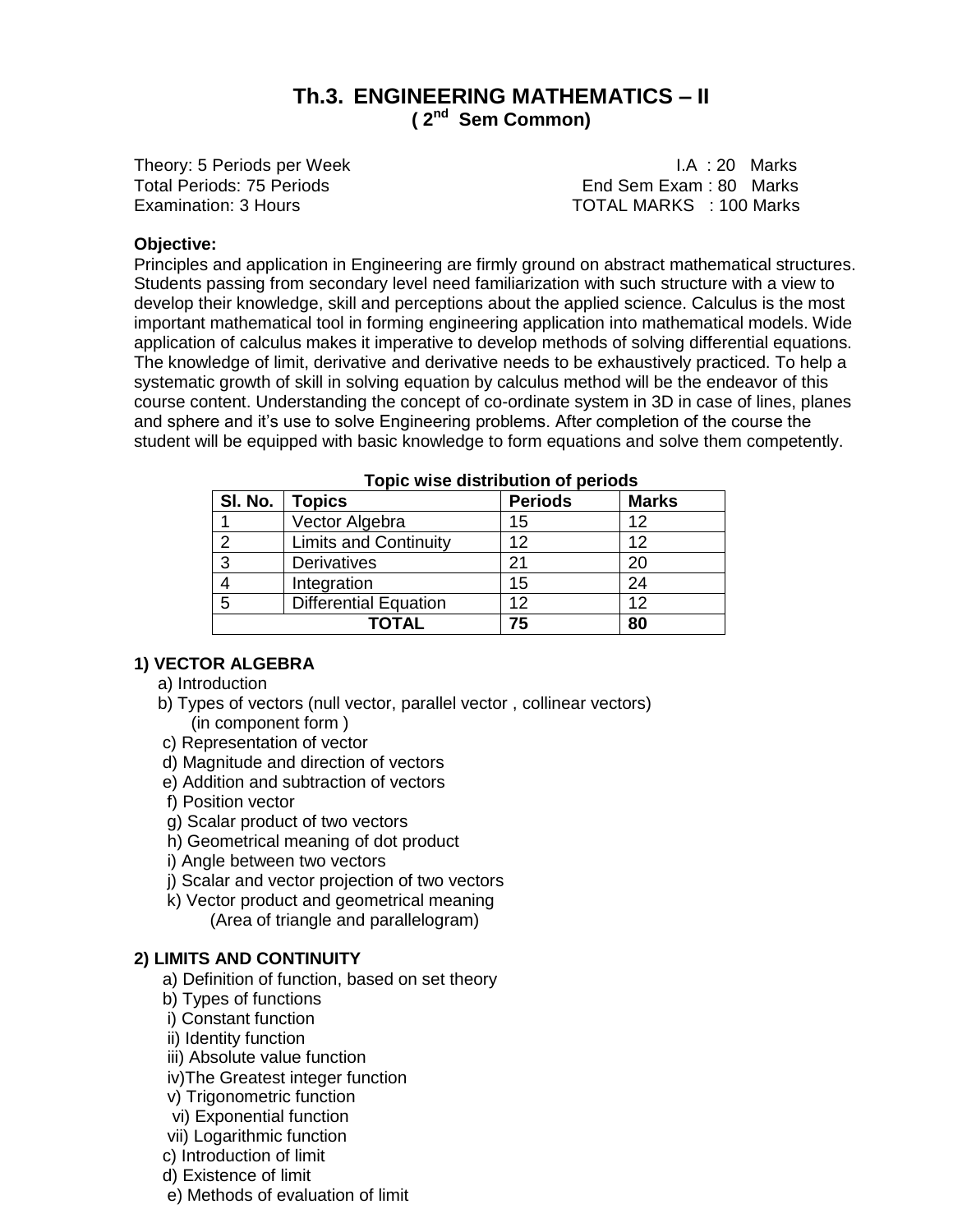- i)  $\lim_{x\to 0} \frac{x^n a^n}{x}$  $\frac{n-a^n}{x-a} = na^n$ ii)  $\lim_{x\to 0} \frac{a^x}{x}$  $\frac{-1}{x}$  = iii)  $\lim_{x\to 0} \frac{e^x}{e^x}$  $\frac{-1}{x} =$ iv)  $\lim_{x\to 0} (1+x)^{1/x}$ v)  $\lim_{x\to\infty} (1 + \frac{1}{x})$  $\left(\frac{1}{x}\right)^x$  = vi)  $\lim_{x\to 0}$ <sup> $\frac{1}{x}$ </sup>  $\frac{1+x}{x}$  = vii)  $\lim_{x\to 0} \frac{s}{x}$  $\frac{11x}{x}$  = viii)  $\lim_{x\to 0}$   $\frac{t}{x}$  $\frac{11x}{x}$  =
	- e) Definition of continuity of a function at a point and problems based on it

#### **3) DERIVATIVES**

- a) Derivative of a function at a point
- b) Algebra of derivative
- c) Derivative of standard functions

$$
x^n
$$
,  $a^x$ ,  $\log_a x$ ,  $e^x$ ,  $\sin x$ ,  $\cos x$ ,  $\tan x$ ,  $\cot x$ ,  $\sec x$ ,  $\csc x$ ,  $\sin^{-1} x$ ,  $\cos^{-1} x$ ,  
 $\tan^{-1} x$ ,  $\cot^{-1} x$ ,  $\sec^{-1} x$ ,  $\csc^{-1} x$ 

- d) Derivative of composite function (Chain Rule )
- e) Methods of differentiation of
	- i) Parametric function
	- ii) Implicit function
	- iii) Logarithmic function
	- iv) a function with respect to another function
	- f) Applications of Derivative
	- i) Successive Differentiation (up to second order)
	- ii) Partial Differentiation (function of two variables up to second order)
	- g) Problems based on above

#### **4) INTEGRATION**

- a) Definition of integration as inverse of differentiation
- b) Integrals of standard functions
- c) Methods of integration
	- i) Integration by substitution
- ii) Integration by parts

d) Integration of the following forms

i) 
$$
\int \frac{dx}{x^2 + a^2}
$$
 ii)  $\int \frac{dx}{x^2 - a^2}$  iii)  $\int \frac{dx}{a^2 - x^2}$  iv)  $\int \frac{dx}{\sqrt{x^2 + a^2}}$  v)  $\int \frac{dx}{\sqrt{x^2 - a^2}}$  vi)  $\int \frac{dx}{\sqrt{a^2 - x^2}}$   
vii)  $\int \frac{dx}{x\sqrt{x^2 - a^2}}$  viii)  $\int \sqrt{a^2 - x^2} dx$  ix)  $\int \sqrt{a^2 + x^2} dx$  x)  $\int \sqrt{x^2 - a^2} dx$ 

e) Definite integral, properties of definite integrals

i) 
$$
\int_0^a f(x) dx = \int_0^a f(a-x) dx
$$
  
\nii)  $\int_a^b f(x) dx = -\int_b^a f(x) dx$   
\niii)  $\int_a^c f(x) dx = \int_a^b f(x) dx + \int_b^c f(x) dx$ ,  $a < b < c$   
\niv)  $\int_{-a}^a f(x) dx = 0$ , if  $f(x) = \text{odd}$   
\n $= 2 \int_0^a f(x) dx$ , if  $f(x) = \text{even}$ 

f) Application of integration

- i) Area enclosed by a curve and  $X axis$
- ii) Area of a circle with centre at origin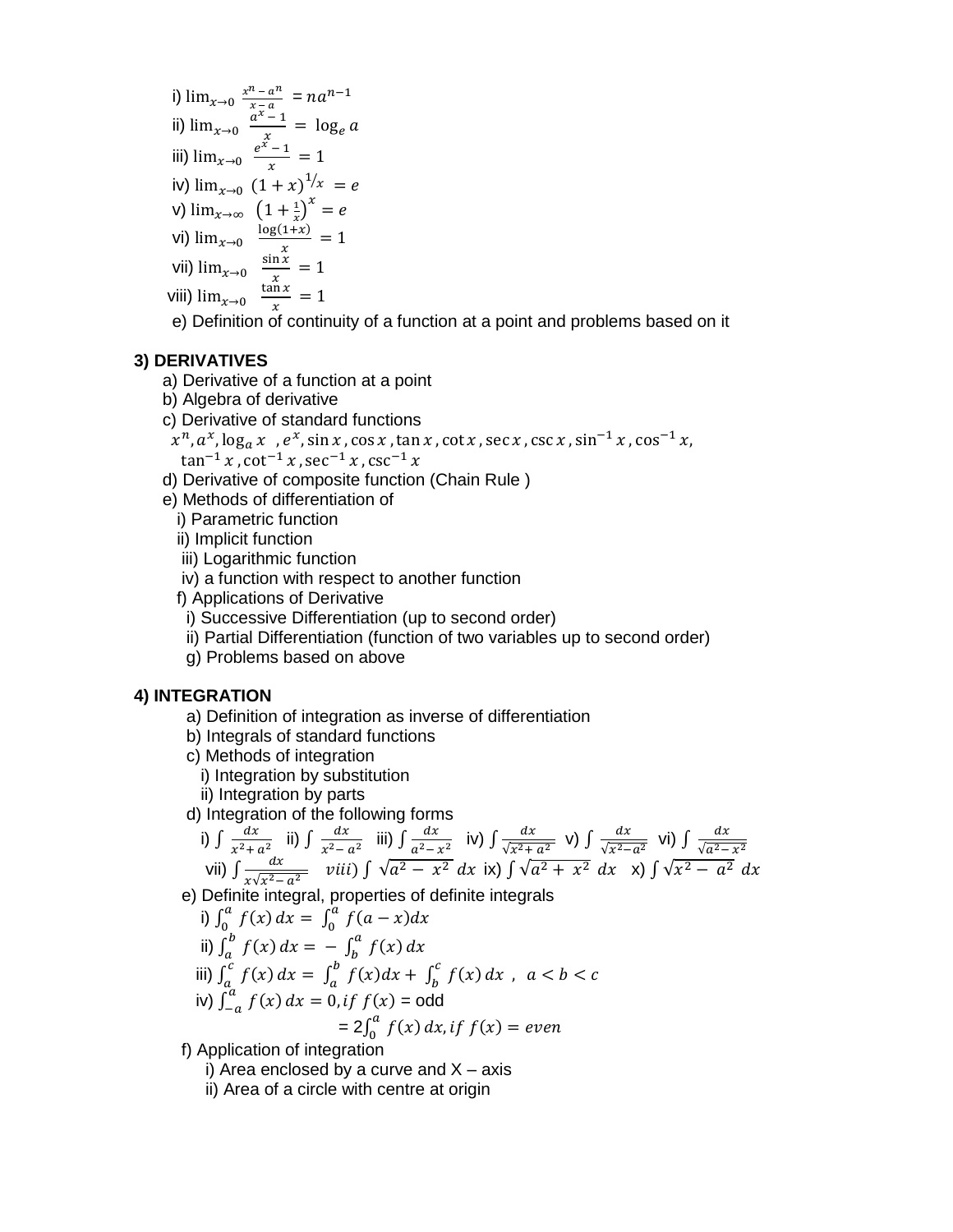## **5) DIFFERENTIAL EQUATION**

- a) Order and degree of a differential equation
- b) Solution of differential equation
	- i) 1st order and 1st degree equation by the method of separation of variables
- ii) Linear equation  $\frac{dy}{dx} + Py = Q$ , where P,Q are functions of

## **Syllabus to be covered up to IA Ch. 2 and Ch. 3**

#### **Books Recommended:**

1. Elements of Mathematics \_ Vol. \_ 1 & 2 (Odisha State Bureau of Text Book preparation & Production)

#### **Reference Books:**

Mathematics Part- I & Part- II- Textbook for Class XII, NCERT Publication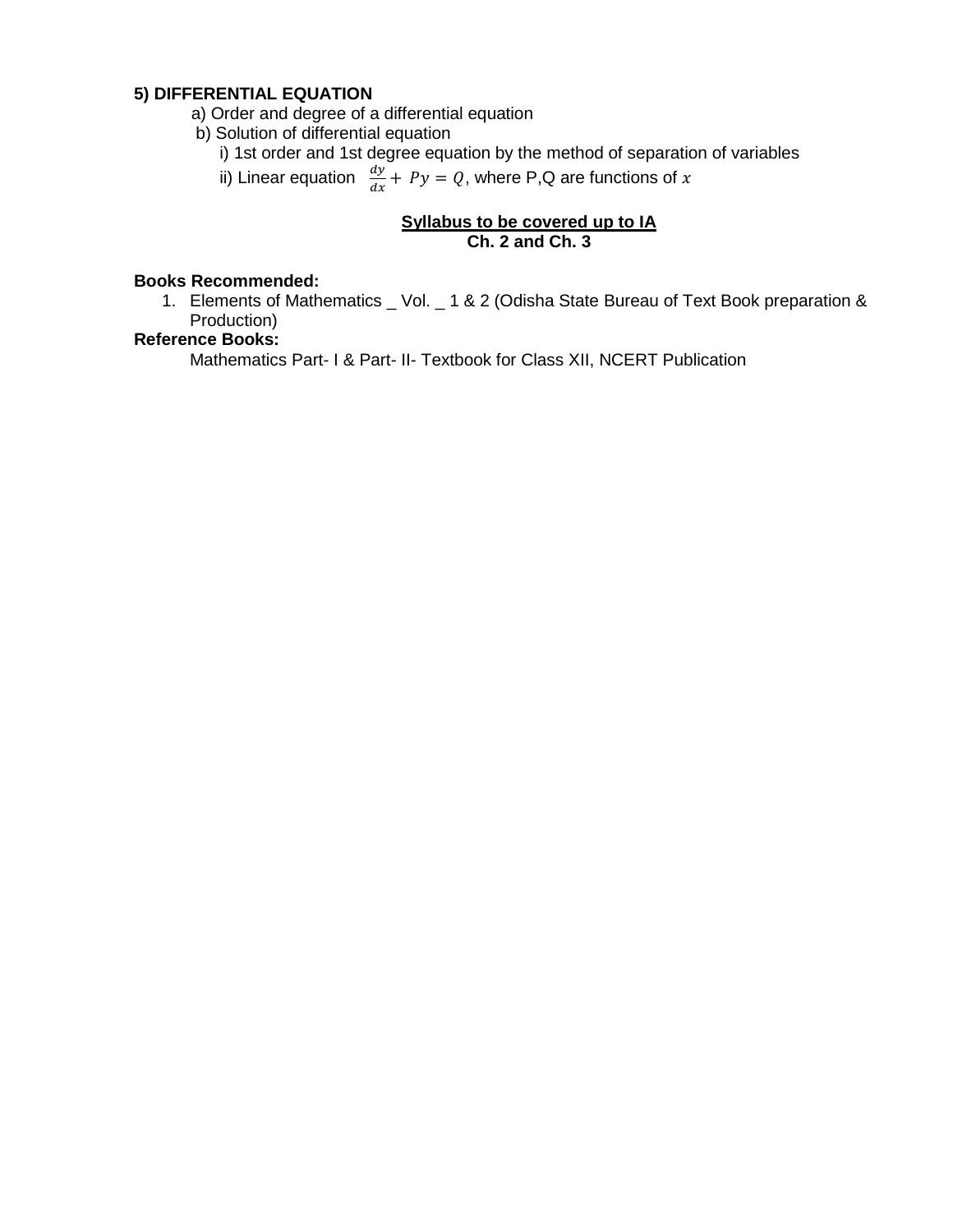# **Pr.1a. Communicative English Lab**

**(1st & 2nd sem Common)**

Theory: 4 Periods per Week Sessional : 50 Marks Total Periods: 60 Periods TOTAL MARKS : 50 Marks

| SI No. | <b>Topic</b>                               | <b>Periods</b> |
|--------|--------------------------------------------|----------------|
|        |                                            |                |
|        |                                            |                |
|        | <b>Listening Skill</b>                     | 10             |
| 2      | <b>Speaking Skill</b>                      | 20             |
| 3      | <b>Personality Development</b>             | 10             |
| 4      | <b>Interpersonal Skills</b>                | 10             |
| 5      | Presenting in G D, Seminar and Conferences | 10             |
|        | Total                                      | 60             |

## **PRACTICAL**

#### **1. LISTENING SKILLS**

- The student should be able to listen to a text read aloud in normal speed with focus on intonation
- After listening the student can fill-in-blanks, choose a suitable title, make a summary, supply required information and be able to answer comprehension questions from the passage read aloud.

#### **2. SPEAKING SKILL**

- Reading aloud of dialogues, texts, poems, speeches focusing on intonation.
- Self-introduction
- Role-plays on any two- situations
- Telephonic conversation

#### **3. PERSONALITY DEVELOPMENT**

- Initiation
- Physical appearance
- Audience purpose

## **4. INTERPERSONAL SKILLS**

 Appropriate use of non-verbal skills in face-to-face communication [I.e. viva- voice, group-interviews, GDs and seminars]

### **5. PRESENTING IN GD, SEMINARS AND CONFERENCES**

- Leadership quality
- Time management
- Achieving the target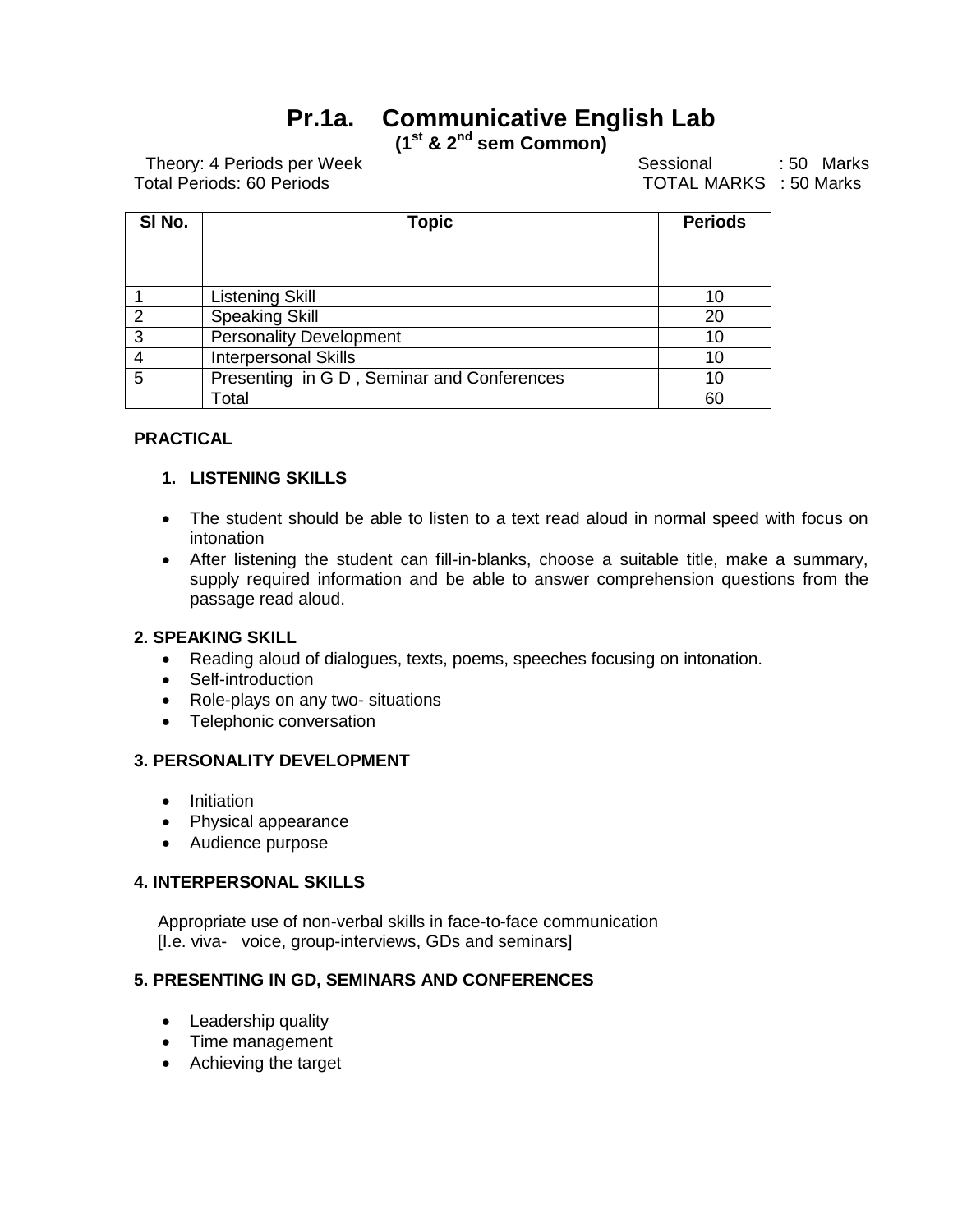Theory: 4 Periods per Week Sessional : 50 Marks Total Periods: 60 Periods TOTAL MARKS : 50 Marks

## **1. BASIC COMPUTER OPERATION 61 COMPUTER OPERATION**

Identification of different components of Computer Switch on and Booting Process Shut down, Restart of computer

## **2. PERSONAL COMPUTER SYSTEM [12]**

Study of device and power supply form factor of Personal Computer System Identification of various Mother Board components

Identification of different ports, type of connectors, and their purpose, Cooling System of Processor and Case

Identification and Study of ROM, RAM, Adapter Cards, Expansion Slots,SATA connectors Study of Adapters and Converters

## **3. COMPUTER LAB SAFETY AND STUDY OF LAB TOOLS [06]**

Study of various types of LAB Safety measures (General Safety, Electrical Safety, Fire safety), Analysis of various Power Fluctuation Types (Blackout, Brownout, Noise, Spike, Power surge), Power Protection Devices (Surge suppressor, UPS, Standby power supply) Procedures for proper disposal or recycling of hazardous computer components (Batteries, Monitors, Toner Kits, Cartridges, Chemical Solvents and Aerosol Cans) Study of General Lab Tools (ESD tools, Hand tools, cable tools, Cleaning tools, Diagnostic

tools), Disk Management Tools

#### **4. OPERATINGSYSTEM** [08]

Basic DOS commands (CLS, DIR, DATE, TIME, VERSION, MD, CD, RD, DEL, COPY, REN, USE OF WILD CARDS, PATH), Basic Windows OS operations, MOUSE OPERATIONS, Utilities and Accessories, Installation and configuration of OS

### **5. WORKING WITH MS-OFFICE [12]**

Basic operations of Word Processing Package. (MS-Word), Basic operations of Electronic Spread Sheet Package. (MS-Excel), Basic operations of Presentation Package (MS- Power point) (Create, Edit, Format, Save, Print/View in the above three packages)

### **6. WORKING WITH INTERNET [06]**

Getting acquainted with Internet connection, Browser, website URL, webpage, http, WWW, net browsing Creating E-Mail Id, sending and receiving E-mail Chatting

### **7. C PROGRAMMING [12]**

- 1. Write a Program in C to find the greatest number among three numbers.
- 2. Write a Program in C to find the average of n numbers by using for loop.
- 3. Write a program in C to determine whether a number is prime or not?
- 4. Write a program in C to check whether a given number is palindrome or not?
- 5. Write a program in C to compute the sine series.
- 6. Write a program in C to accept row wise and column wise element in a two dimensional array and print them.
- 7. Write a program in C to find the vowels in a given string.
- 8. Write a program in C to find the factorial of a number, by using recursion.
- 9. Write a program in C to find the sum of Fibonacci series, by using function.
- 10.Write a program in C to accept a number from keyboard and print it in reverse order of entry, by using function.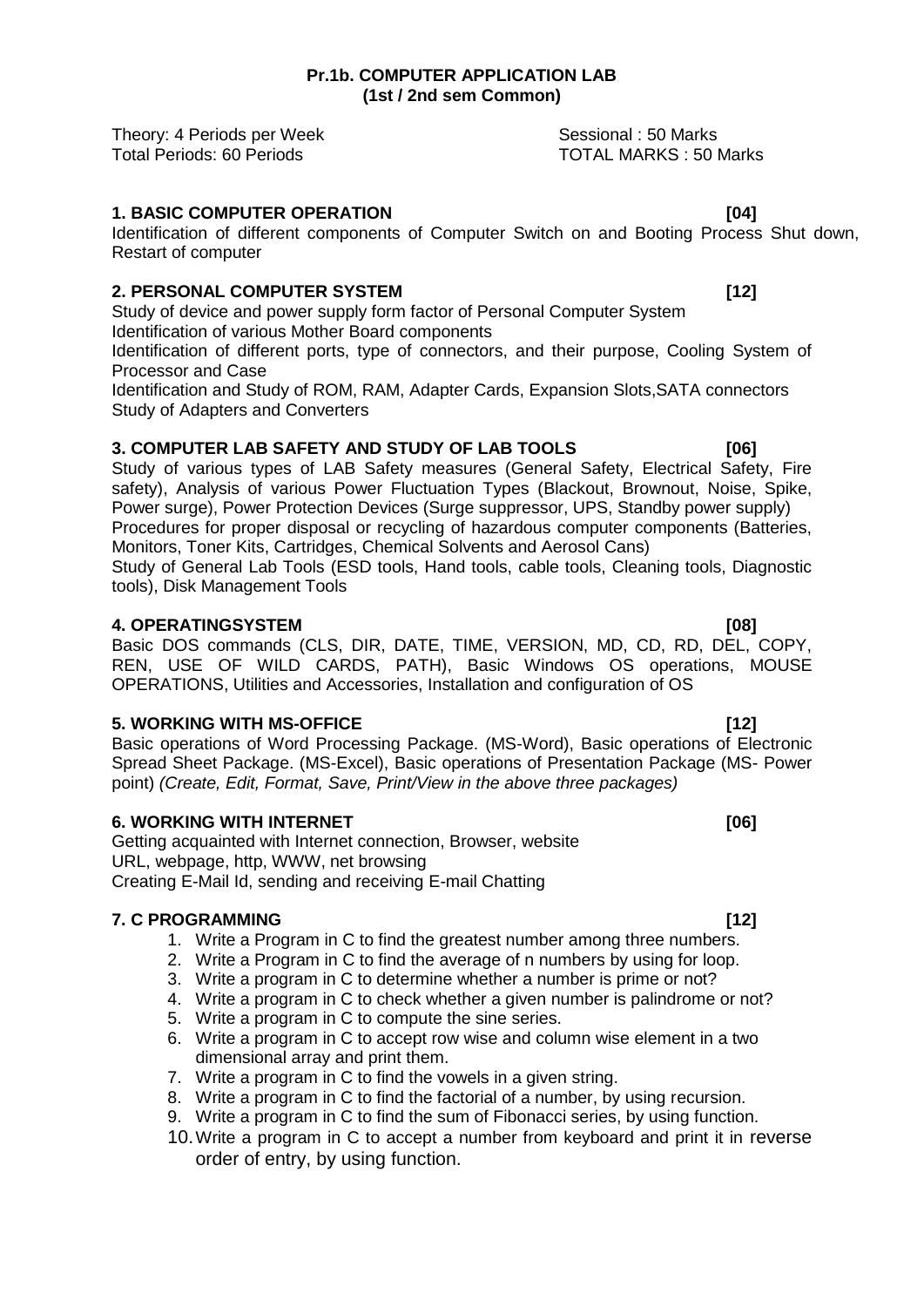# **Pr.2a. Engineering Physics Lab**

**(1st / 2nd sem Common)**

Theory: 4 Periods per Week Sessional : 50 Marks<br>
Total Periods: 60 Periods Contract Contract Contract Contract Contract Contract Contract Contract Contract Contra<br>
End Sem Exams : 50 Marks Total Periods: 60 Periods<br>
End Sem Exams : 50 Marks<br>
Examinatio: 3 Hours<br>
Examinatio: 3 Hours TOTAL MARKS :100 Marks

## **(Any 10 Experiments)**

| <b>SL.NO</b>   | <b>NAME OF THE EXPERIMENTS</b>                                                 |
|----------------|--------------------------------------------------------------------------------|
| 1              | To find the cross sectional area of a wire using a screw gauge.                |
| $\overline{2}$ | To find the thickness and volume of a glass piece using a screw gauge.         |
| 3              | To find volume of a solid cylinder using a Vernier Calipers.                   |
| $\overline{4}$ | To find volume of a hollow cylinder using a Vernier Calipers.                  |
| 5              | To determine the radius of curvature of convex surface using a Spherometer.    |
| 6              | To determine the radius of curvature of concave surface using a Spherometer.   |
| $\overline{7}$ | To find the time period of a simple pendulum and determine acceleration due to |
|                | gravity.                                                                       |
| 8              | To determine the angle of Prism.                                               |
| 9              | To determine the angle of Minimum Deviation by $I \sim D$ curve method.        |
| 10             | To trace lines of force due to a bar magnet with North pole pointing North and |
|                | locate the neutral points.                                                     |
| 11             | To trace lines of force due to a bar magnet with North pole pointing South and |
|                | locate the neutral points.                                                     |
| 12             | To verify Ohm's Law by Ammeter - Voltmeter method.                             |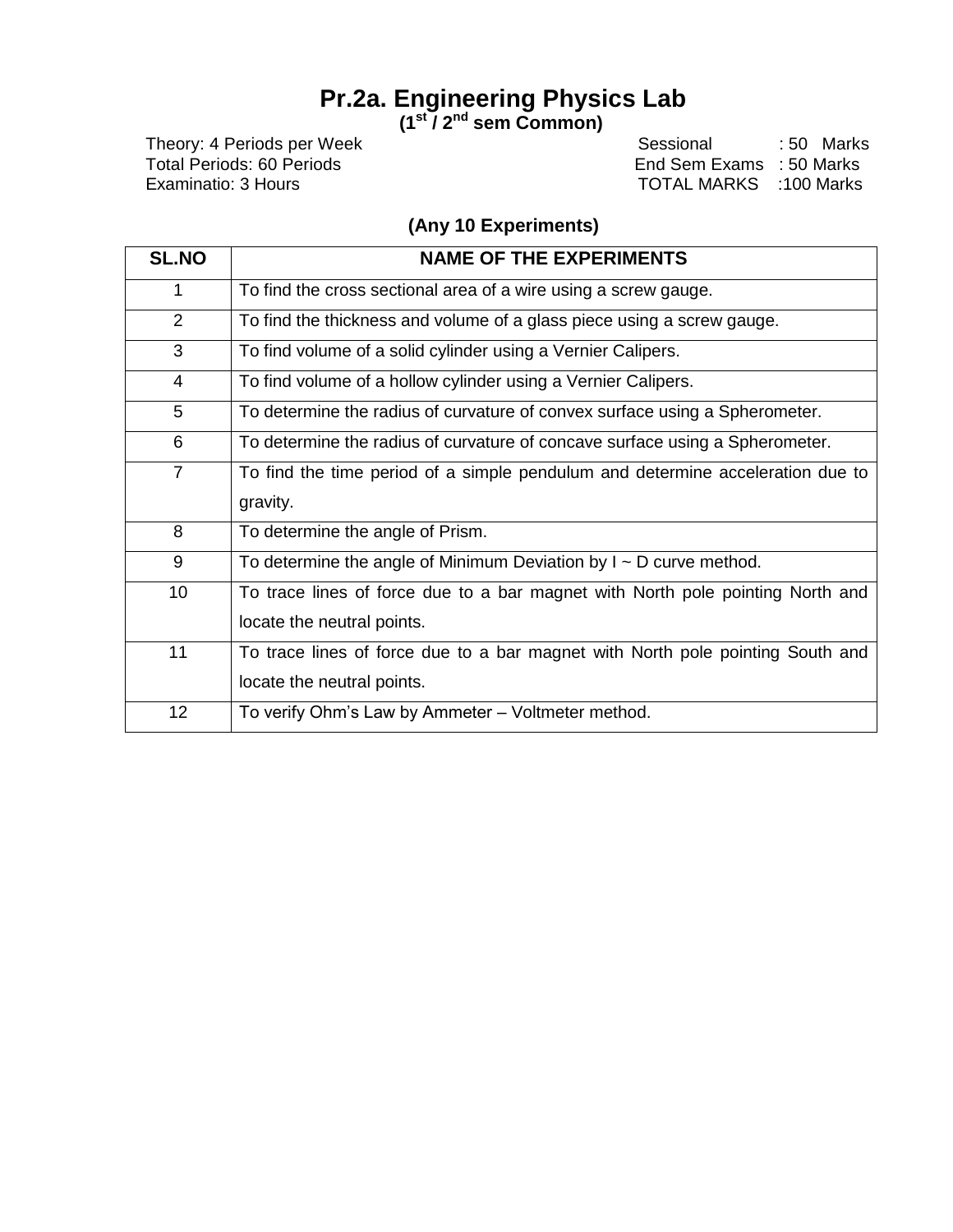## **Pr.2b. Engineering Chemistry Lab (1st / 2nd sem Common)**

Theory: 4 Periods per Week Sessional : 50 Marks<br>
Total Periods: 60 Periods Sessional End Sem Exams : 50 Marks Total Periods: 60 Periods<br>
End Sem Exams : 50 Marks<br>
Examinatio: 3 Hours<br>
Examinatio: 3 Hours TOTAL MARKS : 100 Marks

| SI No.                  | Experiment                                                                 |
|-------------------------|----------------------------------------------------------------------------|
|                         | Preparation and study of physical and chemical properties $CO2$ gas.       |
| $\overline{\mathbf{c}}$ | Preparation and study of physical and chemical properties $NH3$ gas.       |
| $\overline{3}$          | Crystallization of Copper sulphate from copper carbonate.                  |
| $\overline{4}$          | Simple acid-base titrations                                                |
|                         | (i) Acidimetry                                                             |
|                         | (ii) Alkalimetry                                                           |
| 5                       | Tests for acid radicals (Known):                                           |
|                         | (i) Carbonate,                                                             |
|                         | (ii) Sulphide,                                                             |
|                         | (iii) Chloride,                                                            |
|                         | (iv) Nitrate and                                                           |
|                         | (v) Sulphate.                                                              |
| 6                       | Test for Basic radicals (Known):                                           |
|                         | (i) Ammonium,                                                              |
|                         | (ii) Zinc,                                                                 |
|                         | (iii) Magnesium,                                                           |
|                         | (iv) Aluminium,                                                            |
|                         | (v) Calcium,                                                               |
|                         | (vi) Sodium and                                                            |
|                         | (vii) potassium.                                                           |
| $\overline{7}$          | Test for unknown Acid radicals                                             |
| 8                       | Test for unknown basic radicals                                            |
| $\overline{9}$          | Test for unknown salt (composed of one basic radical and one acid radical) |
| -                       | بالمتحافظ المتحالة                                                         |

#### **Recommended Books:**

- (i) Practical Intermediate Chemistry By Dr. Bichitrananda Nanda<br>(ii) Elemental Experimental chemistry by Dr. Y R Sharma, A K Da
- Elemental Experimental chemistry by Dr. Y R Sharma, A K Das, Kalyani Publisher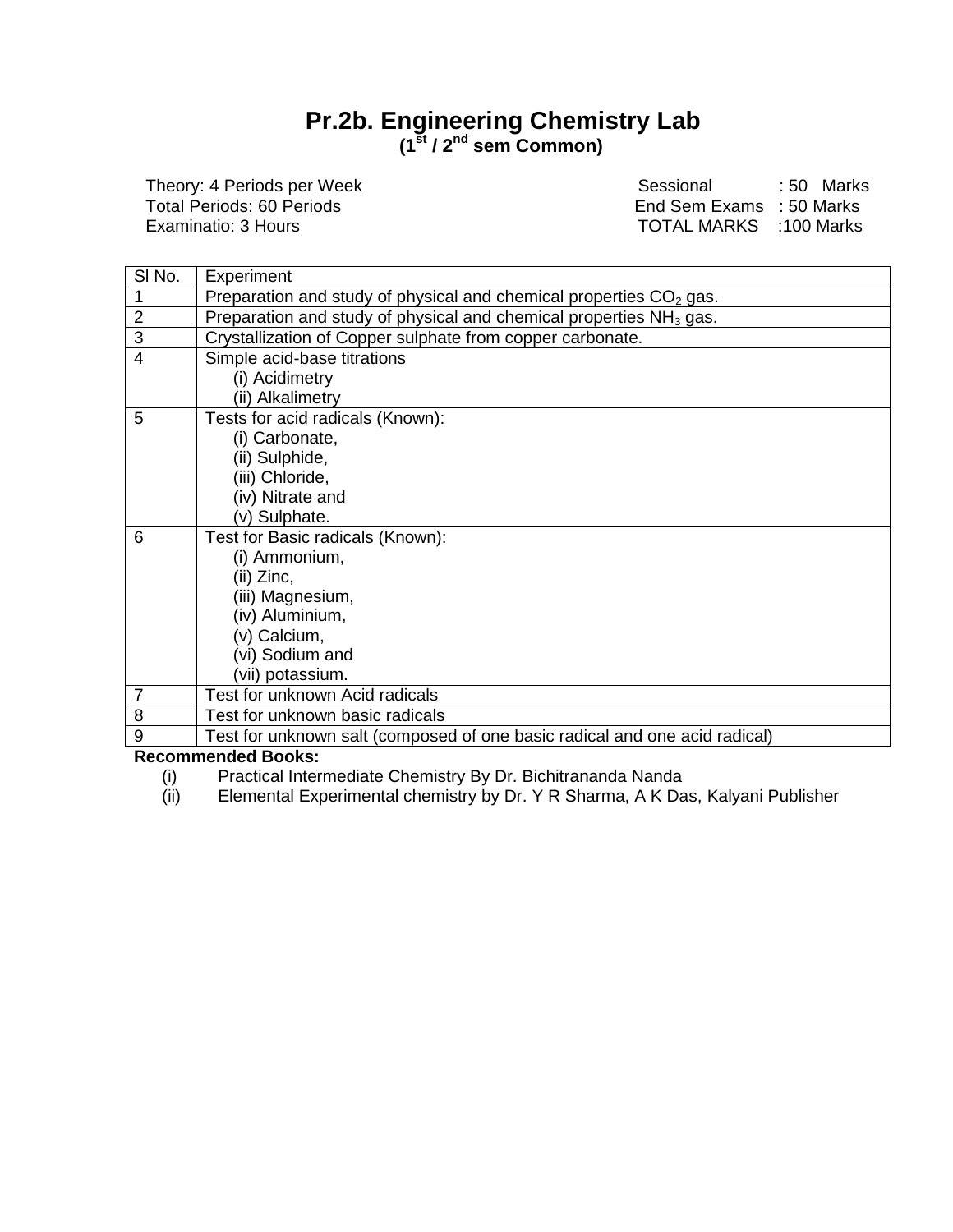## **Pr.3a. Engineering Drawing (1st / 2 nd sem Common)**

Theory: 6 Periods per Week Sessional : 50 Marks Total Periods: 90 Periods End Sem Exams : 100 Marks Examination: 3 Hours TOTAL MARKS : 150 Marks

#### **Objective**

After completion of the study of Engg. Drawing the student should be able to

- 1. Understand the importance of Engineering Drawing.
- 2. Demonstrate the use of different drawing instrument.
- 3. Make free hand lettering and numbering.
- 4. Practice of dimensioning of drawing.
- 5. Undertake different geometric constructions, projections of straight line, planes and solids.
- 6. Take up different orthographic projections.
- 7. Draw sectional views, development of surface of different solids.
- 8. Develop the concept of building drawing.
- 9. Prepare 2D engineering drawing using Auto CAD software.

#### **Topic wise distribution of periods.**

| SI. No. | <b>Topics</b>                            | <b>Periods</b> |
|---------|------------------------------------------|----------------|
|         | <b>Introduction and Demonstration</b>    | 03             |
| 2       | Types of Lines, Lettering & Dimensioning | 03             |
| 3       | <b>Scales</b>                            | 03             |
| 4       | Curves                                   | 06             |
| 5       | <b>Orthographic Projections</b>          | 21             |
| 6       | <b>Section and Developments</b>          | 21             |
|         | <b>Isometric Projections</b>             | 06             |
| 8       | <b>Building Drawing</b>                  | 12             |
| 9       | Practices on Auto CAD                    | 15             |
|         | <b>TOTAL</b>                             | 90             |

(All drawings are to be made in First Angle Projection)

### **1. INTRODUCTION & DEMONSTRATION**

- 1.1 Identify various sizes of drawing boards, drawing sheets as pr BIS.
- 1.2 List the types of pencils, instruments, and scales (RF).
- 1.3 Demonstrate lying of drawing sheet, margin, standard layout and title block as per BIS, folding principle of drawings (blue prints, print outs etc).

### **2. TYPES OF LINES, LETTERING & DIMENSIONING**

- 2.1 Demonstrate and explain the use of various types of lines.
- 2.2 Demonstrate the principle of single stroke, gothic lettering & numerals as per BIS.

#### **3. SCALES**

- 3.1 Significance of scales in drawing; different scales.
- 3.2 Define and draw plain sale and diagonal sale.